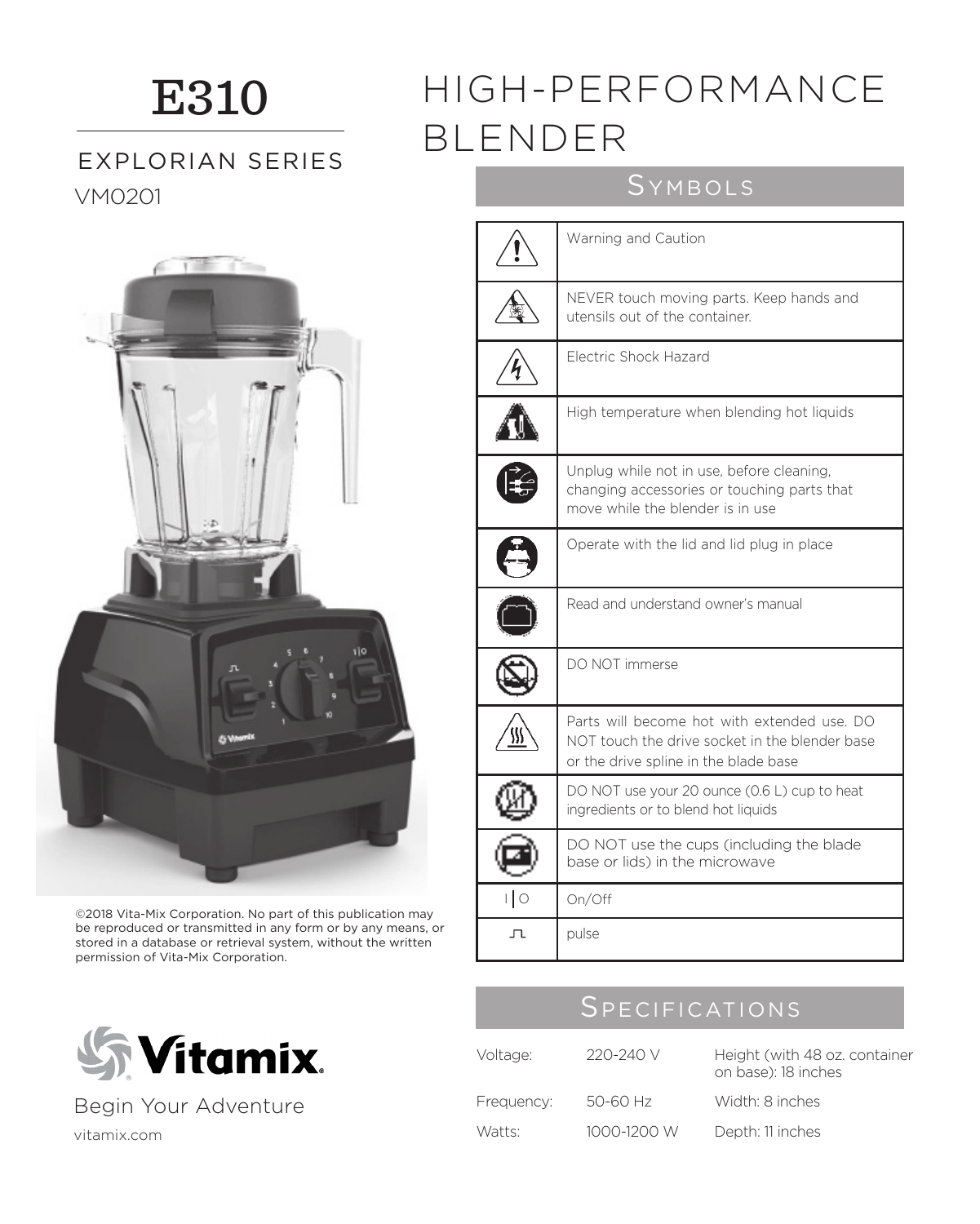Important Instructions for Safe Use

- **WARNING:** to avoid the risk of serious injury when using your Vitamix® blender, basic safety precautions should be followed, including the following. **READ ALL INSTRUCTIONS, SAFEGUARDS AND WARNINGS BEFORE OPERATING BLENDER.**
- **1.** Read all instructions.
- **2.** Do not use blender for other than intended use.
- **3.** This appliance shall not be used by children. Keep the appliance and its 11. cord out of reach of children.
- **4.** WARNING: to avoid inadvertent activation, turn off and unplug before cleaning.
- **5.** CAUTION: in order to avoid a hazard due to inadvertent resetting of the thermal cut-out, power to this blender must not be supplied<br>through an external switching an external switching device, such as a timer, or connected to a circuit that is regularly switched on and off by the utility.
- **6.** To protect against risk of electrical shock, do not put the blender base in water or other liquid.
- **7.** Unplug from outlet when not in use, before putting on or taking off parts and before cleaning.
- **8.** Always check that the blender is OFF before plugging cord into wall socket. To disconnect, turn OFF the blender, then remove plug from wall socket.
- **9.** Avoid contacting moving parts.
- **10.** Do not operate any blender with a damaged cord or plug or after the blender malfunctions, or is dropped or damaged in any manner. Call Vitamix Customer or email service@vitamix.co.uk at once for examination, repair,

replacement or adjustment. If purchased outside the U.S.A. or Canada, contact your local Vitamix dealer.

- **11.** GFCI circuit breakers might be installed in your kitchen. Look for them in sockets near sinks. If the blender won't operate, unplug the blender. Reset the wall socket or circuit breaker. If the circuit breaker continues to trip, unplug the blender from the socket. Allow the blender to sit for 24 hours before attempting to use it again. Contact Vitamix Customer Service if the problem persists.
- **12.** Alteration or modification of any part of the blender, including the use of any part or parts that are not genuine authorised Vitamix parts, may cause fire, electric shock or injury and will void your warranty.<br>**13.** The use of attachments no
	- **13.** The use of attachments not expressly authorised or sold by Vitamix for use with this blender, including canning jars, may cause fire, electric shock or injury. Use in this way will void your warranty.
- **14.** Do not use outdoors.
- **15.** Do not let cord hang over edge of table or counter.
- **16.** Do not place on or near a hot gas or electric burner, in or on a heated oven.
- Service at (+44) 0800 587 0019 **17.** Keep hands and utensils out of container while blending to reduce the risk of severe injury to persons or damage to the blender. A rubber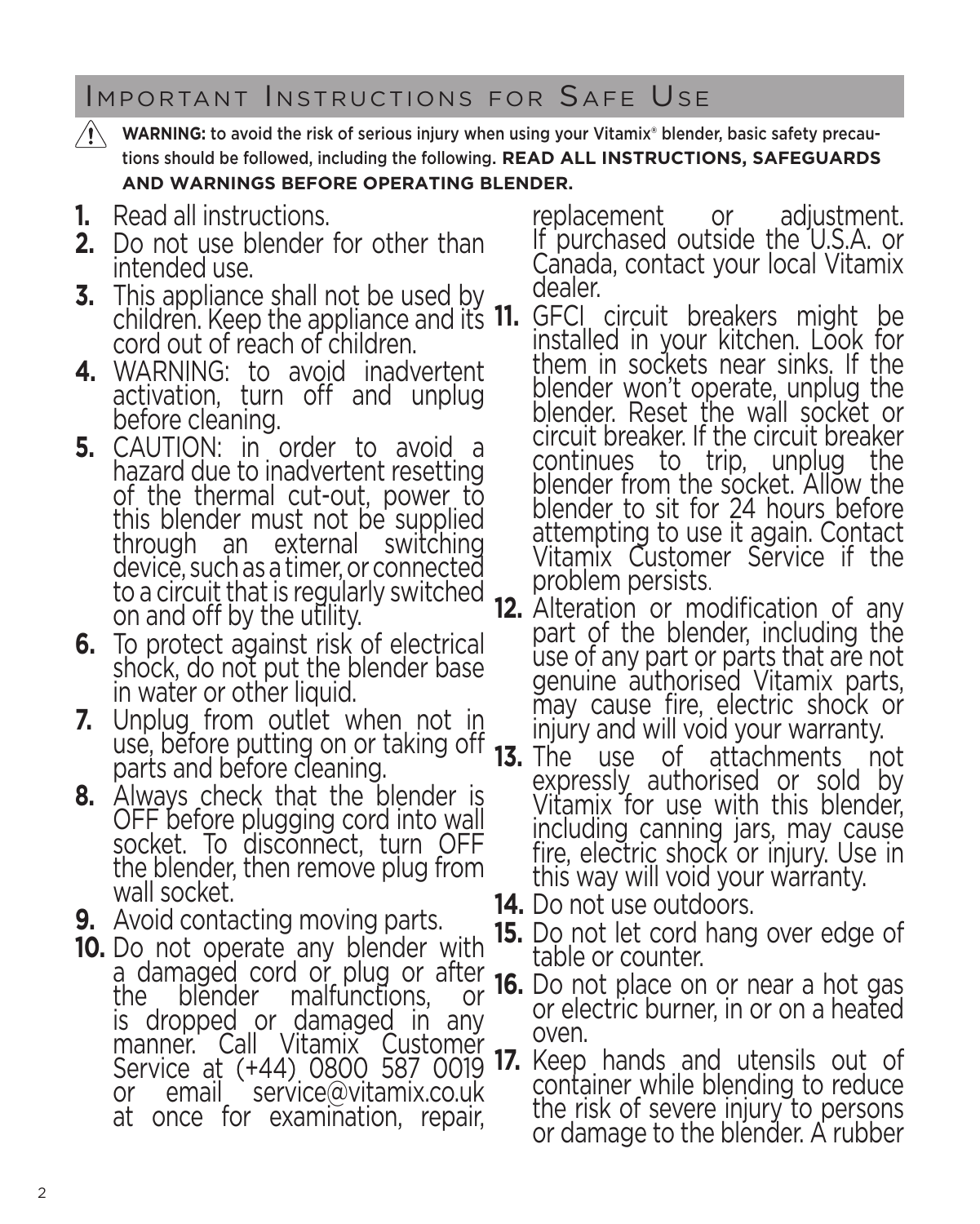scraper or spatula may be used, but only when the blender is not running.

- **18.** The tamper provided must be used only when the main part of the lid is in place.
- **19.** Blades are sharp. Clean around the blade assembly in the container with extreme care to avoid injury.
- **20.**To reduce the risk of injury, never place a blade assembly on the motor base unless assembled to the Vitamix container.
- **21.** Care should be taken when handling the sharp cutting blades, emptying the container and during cleaning.
- **22.** Do not leave foreign objects, such as spoons, forks, knives or the lid plug, in the container as this will damage the blades and other components when starting the blender and may cause injury.
- **23.** Never attempt to operate with damaged blades.
- **24.**Never attempt to operate with the centring pad removed.
- **25.** Always operate blender with lid and lid plug firmly in place. DO NOT remove 2-part lid while blades are rotating. Only remove the lid plug tamper.
- **26.**When blending hot liquids or ingredients in the 64 oz. container, use caution; spray or escaping steam may cause burns. Do not fill container to the maximum capacity. Always begin processing on the lowest speed setting, variable speed 1. Keep hands and other exposed skin away from lid opening to prevent possible burns.
- **27.** DO NOT use your 20 ounce cup

to heat ingredients or to blend hot liquids. Heated ingredients and liquids may create internal pressure which could cause the cup to burst and cause injury.

- **28.** DO NOT continuously use your machine for more than 75 seconds with the 20 ounce cup.
- **29.** If a cup becomes warm to the touch or steams or vents, immediately stop blending ingredients and turn off or unplug blender. Allow the cup and ingredients to cool to room temperature before removing the blade base.
- **30.**When making nut butters or oilbased foods, do not process for more than one minute after the mixture starts to circulate in the container. Processing for longer periods can cause overheating.
- **31.** Make sure that the container or cup and personal cup adapter are flush with the centring pad to make sure that the drive spline is engaged with the drive socket before operating.
- **32.** Make sure to use the seal on the blade base and tighten the cup adequately to the blade base before blending.
- to add ingredients and to use the **33.** Never place the personal cup adapter onto the blade base without the cup attached.

## **SAVE THESE INSTRUCTIONS**

## **WARNING** To avoid injury.

Read and understand instruction manual before using this machine.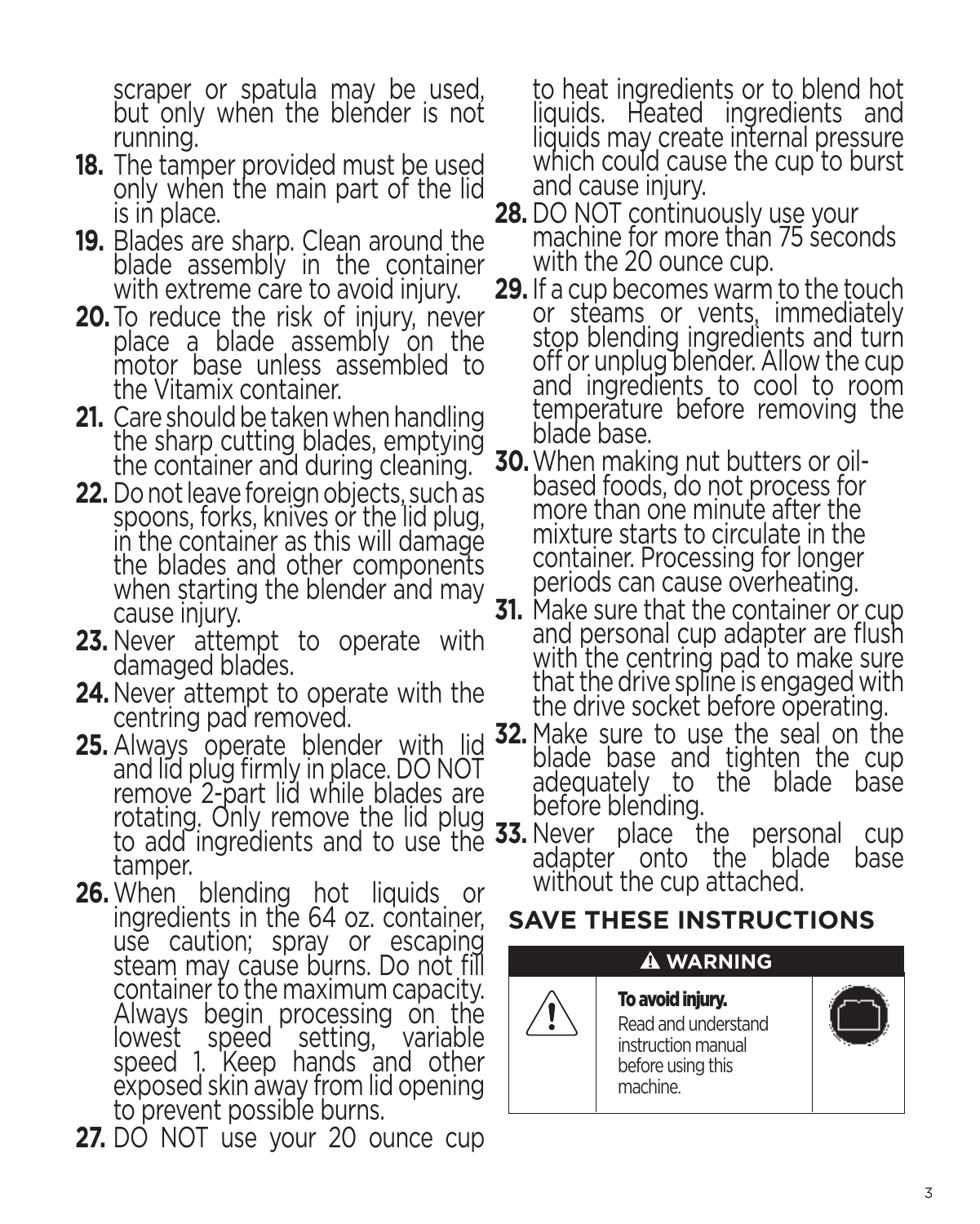### IMPORTANT INSTRUCTIONS FOR SAFE USE

This product is intended for HOUSEHOLD USE ONLY and is not intended to be used for commercial purposes.

Do not leave your Vitamix blender unattended when operating.

Any repair, servicing or replacement of parts must be performed by Vitamix or a Vitamix authorised service representative. NOTICE:THE FAILURE TO FOLLOW ANY OF THE IMPORTANT SAFEGUARDS AND IMPORTANT INSTRUCTIONS FOR SAFE USE IS A MISUSE OF YOUR VITAMIX BLENDER THAT CAN VOID YOUR WARRANTY AND CREATE THE RISK OF SERIOUS INJURY.

### $\hat{A}$  WARNING

Use earthed outlet only.

**DO NOT** remove ground/earth connection.

**DO NOT** use an adapter.

**DO NOT** use an extension cord.

Always unplug before cleaning the motor base or when not in use.

Do not put the motor base in water or other liquid.

**Failure to follow instructions can cause death or electrical shock.**

## Parts and Features

**Legacy Vitamix Containers** - Legacy (C Series and G Series) containers will work with your Explorian blender base. A 20 ounce cup can be used when paired with the Vitamix Personal Cup Adapter. Vitamix Self-Detect containers will not work with the Explorian Blender. Visit vitamix.com for details.

### **Lid, Lid Plug and Tamper**

- Always use the lid and the lid plug when operating the blender.
- Never operate the blender without checking to make sure that the lid is securely locked in place.
- The lid plug is marked so it can be used as a measuring cup.
- Insert the lid plug through the lid plug opening. Lock the plug in place by turning clockwise. To remove, turn counter-clockwise and lift out.
- Remove the lid plug to use the tamper or to add ingredients.

**Blade Scraper** - See Appendix 1 - Accessories

**Tamper Holder** - See Appendix 1 - Accessories

**Motor** - the motor is designed to protect itself from overheating. If the blender will not start immediately check to make sure you have plugged the unit in and the On/Off switch is On. If the motor has overheated, allow the motor to cool for 20-45 minutes.

**Tips to prevent 'overloading' your blender:**

- Process only Vitamix recipes when learning to use the blender.
- Do not process recipes at lower or higher speeds than recommended.
- Do not process recipes for longer than recommended.
- Use your tamper to process thicker mixtures and keep ingredients moving around and through the blades.

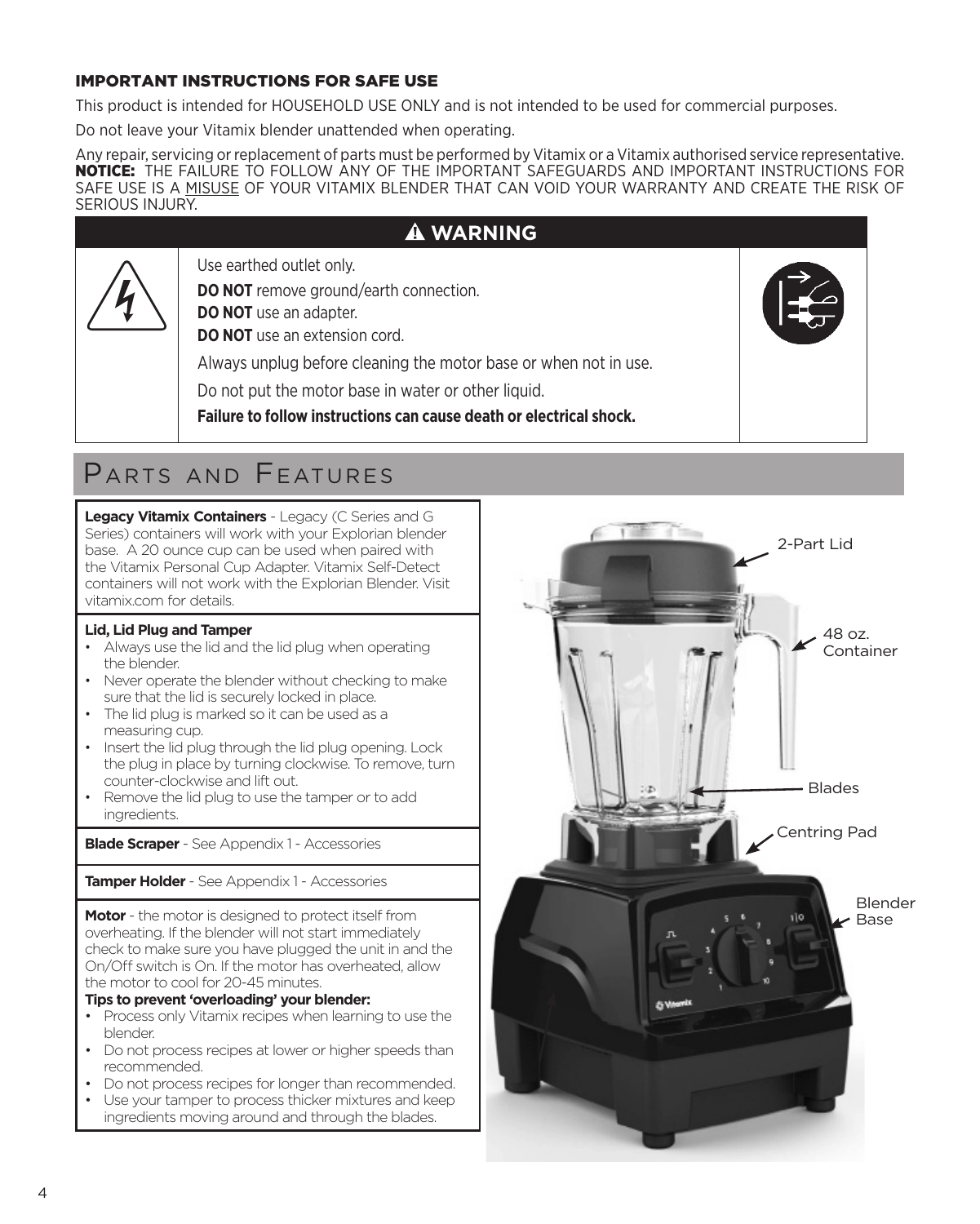## IMPORTANT! Know Your Vitamix Container, Lid and Tamper

### **A** CAUTION



### Rotating Blades Can Cause Damage.

Lids and tampers are not interchangeable between different container styles, types and sizes. Use the tamper that was supplied with your blender.

Note: Vitamix Self-Detect containers will not work with the Explorian Blender.

Lids and tampers are not interchangeable between different container styles, types and sizes. Use the tamper and lid that was supplied with your blender.

### **How to Determine the Tamper to be Used with Your Container**

Before using a tamper during the blending, verify that you have the correct tamper. Only use the tamper with the lid securely locked in place and the lid plug removed. **If a tamper came with your blender at purchase, it is the correct tamper to use.** If a tamper did not come with your blender or you want to determine if a tamper that you already have can be used with your new container, please use these steps and illustrations to determine what tamper to use.

- 1. Place the lid on an empty container.
- 2. Remove the lid plug and insert the tamper through the lid plug opening. The tamper should fit easily into the opening. It should not come into contact with the blades no matter where you move the tamper inside the container.
- 3. Visually inspect: **IF THE TAMPER TOUCHES THE BLADES AT ANY ANGLE, DO NOT USE THE TAMPER WITH YOUR CONTAINER.**
- 4. If you do not have the correct tamper for your container, contact Vitamix Household Customer Service on (+44) 0800 587 0019.

## OTHER VITAMIX CONTAINERS AND TAMPERS

The 64 oz. / 2 L **Short** (or Low Profile) Container uses a tamper which is approximately 11 inches long.



The 64 oz. / 2 L **Tall** Container uses a tamper which is approximately 12-½ in. long.





*Blade Assembly*

**NOT be used with any Vitamix container.**

The 48 oz. (1.4 L) and 32 oz. (0.9 L) Containers use a tamper which is approximately 9-¾ in. long.

**48 oz. / 1,4 L**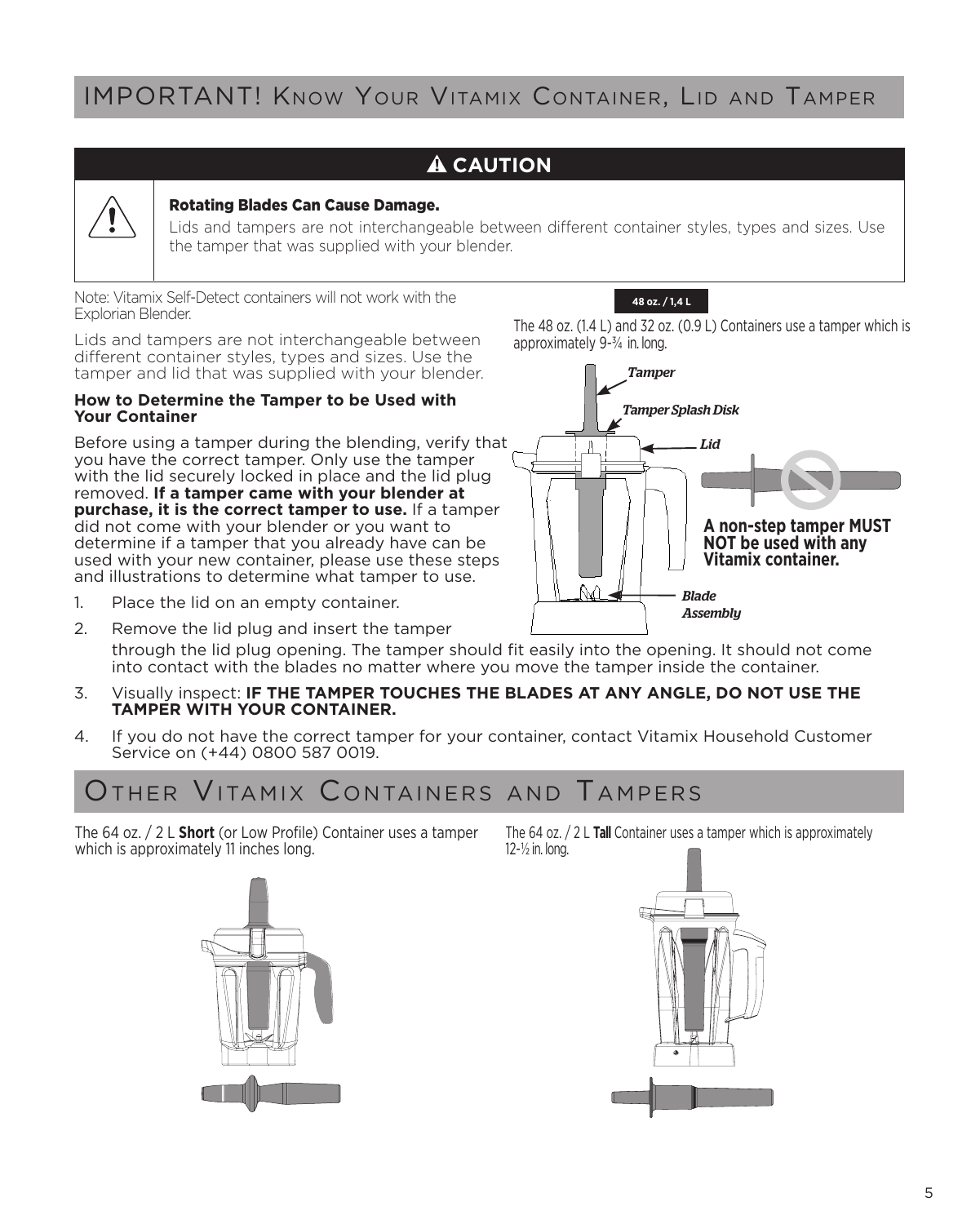## CONTROL PANEL

**On /Off (I/O) Switch** – the On/Off switch controls power to the machine.

**Variable Speed Dial** – the Variable Speed Dial gives you manual control from Variable 1 (slowest) to 10 (highest).

Pulse () $\Gamma$  - the blades will rotate at the speed displayed on the control panel when pressed.



## **BIFNDING**

**Note:** the 20 ounce cup mentioned here are optional accessories of the Explorian Blenders when used with a Vitamix Personal Cup Adapter. Please visit vitamix.co.uk for more information. Refer to the Personal Cup Adapter Owner's Manual for usage details.

| <b>A WARNING</b>                                                                                                                                                                                                             |                                                                                 |
|------------------------------------------------------------------------------------------------------------------------------------------------------------------------------------------------------------------------------|---------------------------------------------------------------------------------|
| To avoid possible burns, never start on speeds above 1 when processing hot liquids<br>in a large container.                                                                                                                  |                                                                                 |
| slowly increase to 10.                                                                                                                                                                                                       |                                                                                 |
| DO NOT use your 20 ounce cup to heat ingredients or to blend hot liquids. Heated<br>ingredients and liquids may create internal pressure which could cause the cup to<br>burst and cause injury.                             |                                                                                 |
| DO NOT use your machine continuously for more than 2 minutes with the 20 ounce<br>cup and Personal Cup Adapter.                                                                                                              |                                                                                 |
| If a cup becomes warm to the touch or steams or vents, immediately stop blending<br>ingredients and turn off or unplug blender. Allow the cup and ingredients to cool to<br>room temperature before removing the blade base. |                                                                                 |
| Parts will become hot with extended use.                                                                                                                                                                                     |                                                                                 |
| DO NOT touch the drive socket in the blender base or the drive spline in the Personal<br>Cup Adapter.                                                                                                                        |                                                                                 |
| To avoid damage or personal injury, DO NOT use the cups (including the blade base or<br>lids) in the microwave.                                                                                                              |                                                                                 |
|                                                                                                                                                                                                                              | Escaping steam, splashes or contents may burn. Always start on Variable 1, then |

**1.** Load your container according to your recipe (liquids first, then dry goods, leafy greens, fruit and veggies and finally ice and frozen ingredients.

### IMPORTANT! Always use the lid and the lid plug on the Large Container when the machine is in operation. Never operate the blender without checking to make sure that the lid and lid plug are securely locked in place.

- **2.** Push the lid down into place until the two tabs snap onto the lip of the container. Insert the lid plug. Turn the lid plug clockwise to lock.
- **3.** Put the container onto the base.
- **4.** Look at the variable speed dial. Make sure it is pointing to Variable speed 1. Press On/Off to start the machine. The blades will begin to turn.
- **5.** Rotate the Variable Speed Dial between 1 and 10 during the blending cycle to increase or decrease the speed of the blades.
- **6.** At the end of the blend, rotate the Variable Speed Dial counter-clockwise to Variable Speed 1. Press On/Off.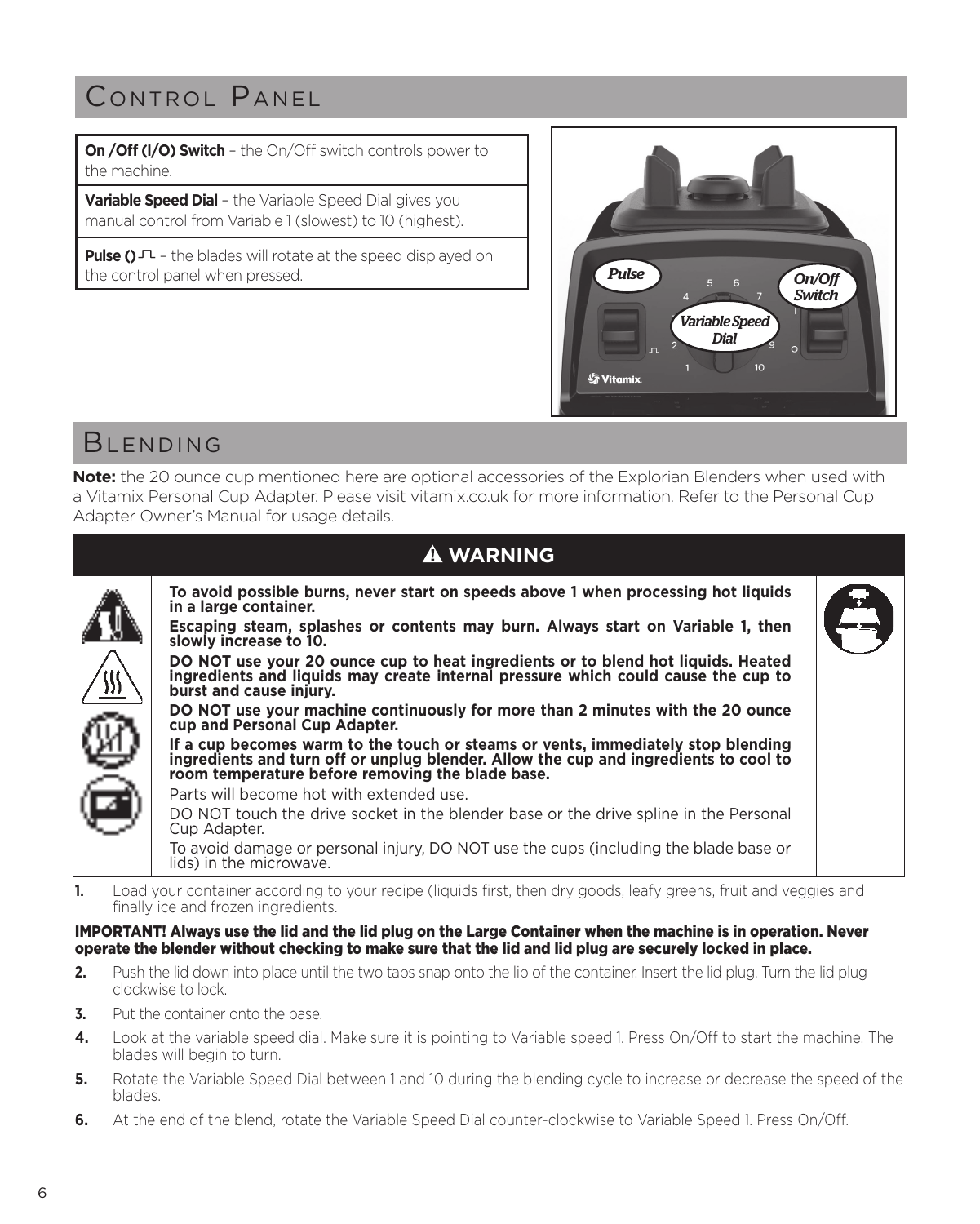- **7.** If the mixture stops circulating, insert the tamper through the lid plug and stir until it 'burps.' If this does not work, press the On/Off switch to stop the motor. Remove the container from the blender base and use a rubber spatula to press the air bubble away from the blades. Add liquid if necessary. Replace the lid and lid plug. Return the container to the blender base and continue blending.
- **8.** After blending, wait until the blades completely stop before removing the lid or container from the blender base.

### **Tips to prevent 'overloading' your blender:**

- Process only Vitamix recipes when learning to use the blender.
- Do not process recipes at lower or higher speeds than recommended.
- Do not process recipes for longer than recommended.
- Use your tamper to process thicker mixtures and keep ingredients moving around and through the blades.

### **How to use the Tamper:**

### **IMPORTANT! The splash disk (near the top of the tamper) and lid prevent the tamper from hitting the blades when the lid is secured properly in the locked position.**

- The container should not be more than two-thirds full when the tamper is used during blending.
- To avoid overheating during blending, DO NOT use the tamper for more than 30 consecutive seconds.
- If the food does not circulate, the blender may have trapped an air bubble. Carefully remove the lid plug, while making sure the lid stays firmly in place. Release the air bubble by inserting the tamper through the lid plug opening.
- Holding the tamper straight down may not help the ingredients circulate. If necessary, point the tamper towards the sides or corners of the container. DO NOT try to force the tamper deeper into the container.

## Care and Cleaning

### *BEFORE FIRST USE:*

- **1.** Wipe the base with a warm damp cloth and wipe clean with a dry, soft cloth. Wash the container, lid, lid plug and tamper with warm, soapy water. Rinse all parts. Wipe dry with a dry, soft cloth.
- **2.** Choose a space on the counter that is level, dry and clean. Plug the blender into a grounded/earthed 3-prong outlet..

**Note:** your Vitamix container is designed to be completely cleanable without removing the retainer nut and blade assembly. DO NOT attempt to remove the retainer nut or blade assembly from the container. Our Normal Cleaning and Sanitising procedures or a dishwasher cleaning cycle will achieve a complete and thorough cleaning of your container and its components. If your container is damaged, please do not use. Contact Vitamix Customer Service IMMEDIATELY for assistance.

## *Follow these instructions if you prefer not to wash your container in the dishwasher.*

### *To clean the 48 oz. Container:*

- **1.** Fill the container half full with warm water and add a couple of drops of dishwashing liquid.
- **2.** Snap or push the complete 2-part lid into the locked position.
- **3.** Press Start / Stop. Slowly increase variable speed to 10.
- **4.** Run the machine for 30 to 60 seconds.
- **5.** Rotate the Variable Speed dial back to Variable 1. Press Start/Stop.
- **6.** Rinse and drain all pieces.

### *To Sanitise the 4 8 oz. Container using Bleach:*

- **1.** Follow the cleaning instructions above.
- **2.** Fill the container half full with water and 1% teaspoons of liquid bleach.
- **3.** Snap or push the complete 2-part lid into the locked position.
- **4.** Rotate the dial clockwise to Variable Speed 1.
- **5.** Press Start / Stop. Slowly increase variable speed to 10.
- **6.** Run the machine for 30 to 60 seconds.
- **7.** Rotate the Variable Speed dial back to Variable 1. Press Start/Stop.
- **8.** Allow mixture to stand in the container for an additional 1<sup>1</sup>/<sub>2</sub> minutes.
- **9.** Pour bleach mixture out. Allow container to air dry. Do not rinse after sanitising.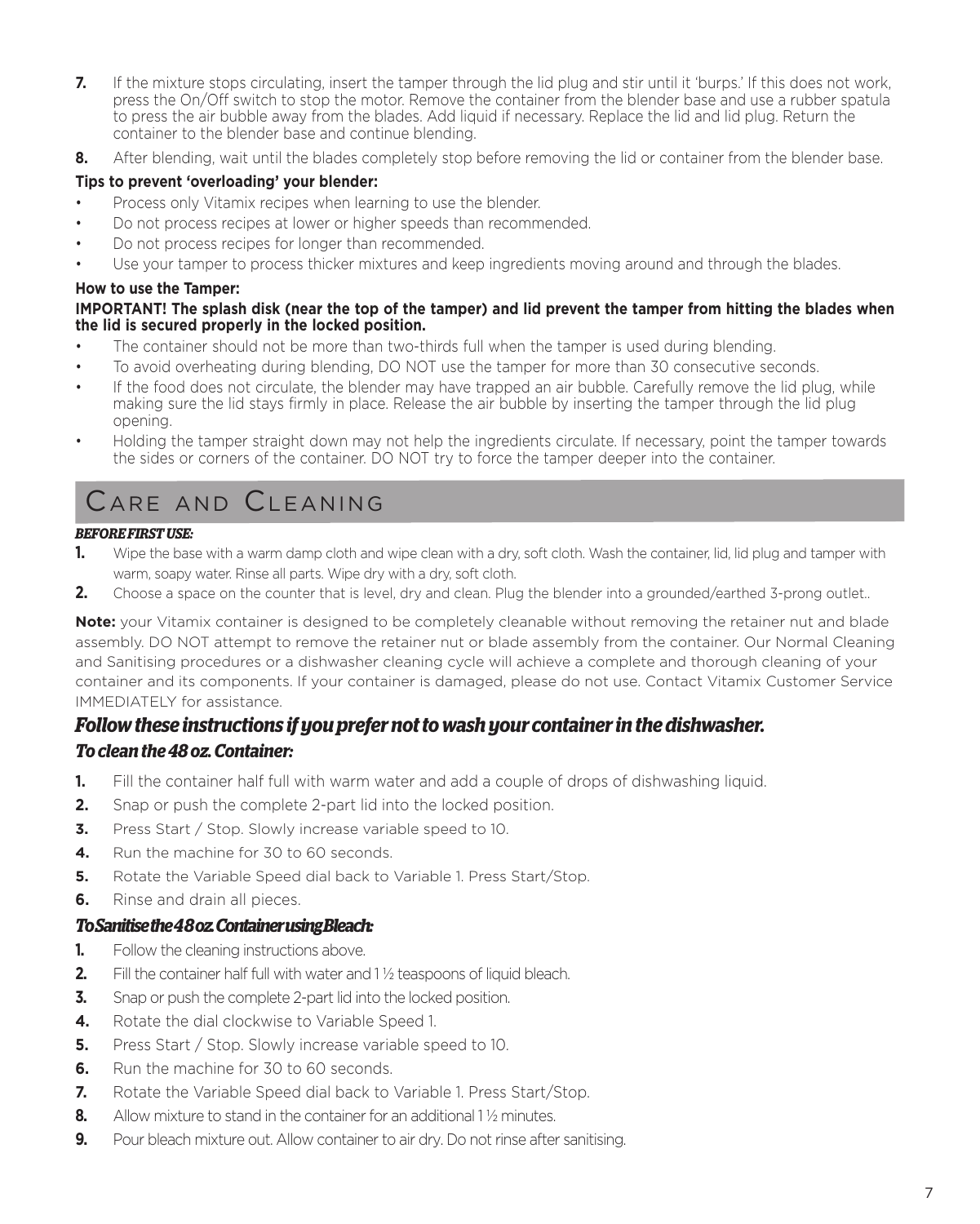### *To Sanitise the 48 oz. Container using Vinegar:*

- **1.** Follow the cleaning instructions above.
- **2.** Prepare the vinegar solution: for the 48 oz container, dilute 16oz. (473 ml) of vinegar in 16oz (473ml) water.
- **3.** Snap or push the complete 2-part lid into the locked position.
- **4.** Begin with Variable Speed 1 on the display. Press Start/Stop.
- **5.** Slowly increase variable speed to 10.
- **6.** Run the machine on variable speed 10 for 2 full minutes.
- **7.** Rotate the Variable Speed dial back to Variable Speed 1. Press Start/Stop.
- **8.** Allow mixture to stand in the container for an additional 3 full minutes. Total contact time of the vinegar solution in the container should equal 5 minutes.
- **9.** Pour vinegar solution out of container over inside surface of 2-part lid. Repeat sanitisation procedure a second time (steps 2-9).
- **10.** Allow container and lid to air dry. Do not rinse after sanitising. If necessary, rinse immediately before next use.
- **11.** Pour vinegar mixture out. Allow container to air dry. Do not rinse after sanitizing.

### *Lids, Lid Plug, Centring Pad, Tamper, Tamper Holder and Blade Scraper*

All parts listed above are dishwasher safe. If preferred, wash the parts in warm soapy water. Rinse clean under running water, then dry.

### *Blender Base*

**1.** Turn off and unplug the blender.

| <b>AWARNING</b> |
|-----------------|
|-----------------|



### To avoid injury and damage.

To avoid inadvertent activation, turn off and unplug the blender before cleaning.



### Electrical Shock Hazard.

Always unplug before cleaning the blender base or when not in use. Do not put the blender base in water or other liquid. Failure to follow instructions can cause death or electrical shock.

- **2.** Wash the outside surface with a damp, soft cloth or sponge that has been rinsed in a mild solution of liquid dish soap and warm water. Do not place the blender base in water. The centring pad can be removed for more thorough cleaning. The centring pad is dishwasher safe.
- **3.** Immediately dry all surfaces and polish with a soft cloth.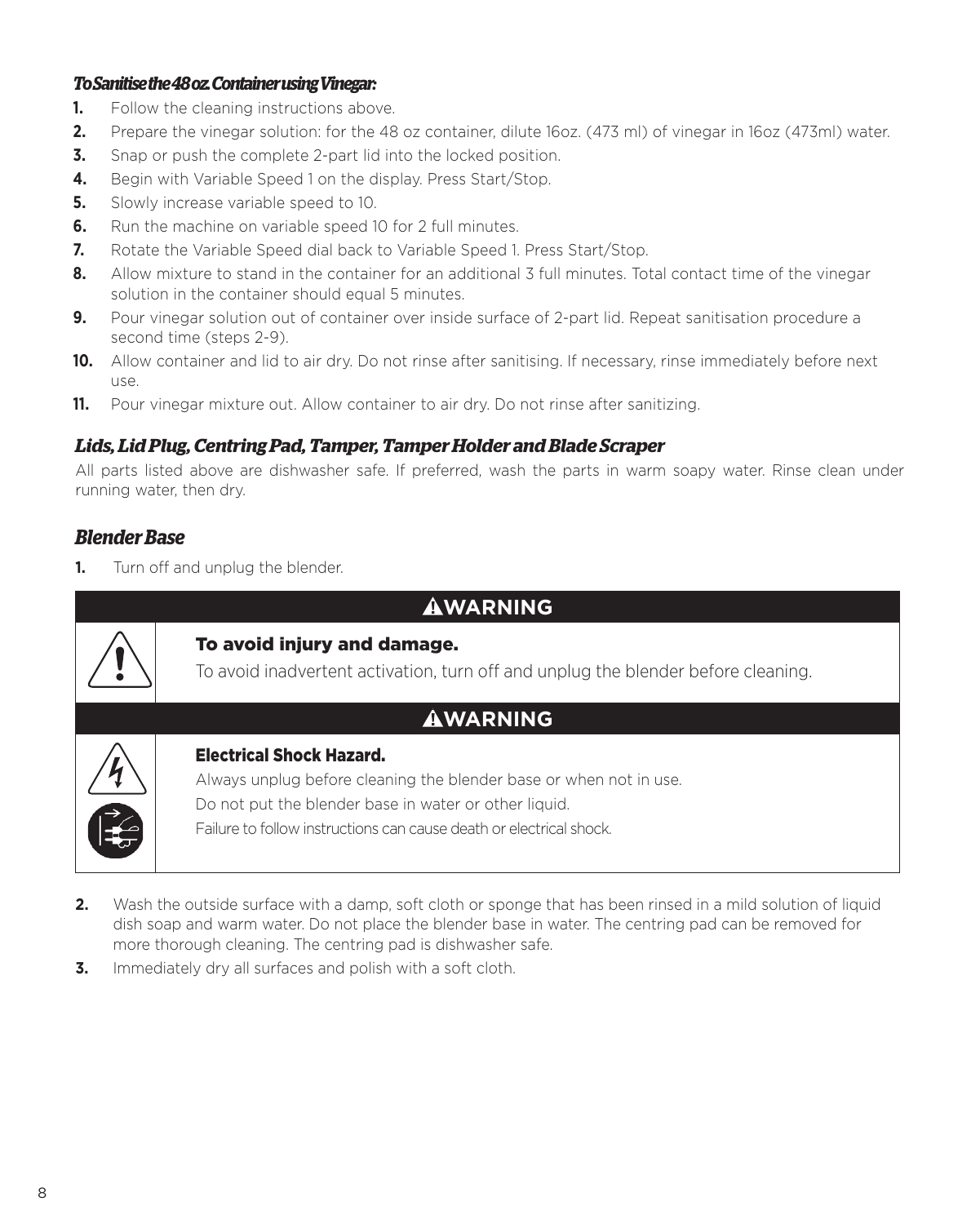## WARRANTY AND SERVICE

### 5-Year Full Machine Warranty

### **1.** PRODUCT REGISTRATION.

You can register online at vitamix.co.uk/warranty; or by calling our Customer Service Department at (+44) 0800<br>587 0019. Failure to register your product purchase will not diminish your warranty rights. However, registerin purchase will allow Vitamix to better serve you with any of your customer service needs.

### **2.** WHO CAN SEEK WARRANTY COVERAGE.

This Warranty is extended by Vitamix to the owner of this Blender for personal household use only. This Warranty does not apply to products used for commercial, rental or re-sale purposes. Should ownership of the blender change during the 5-year period, please update the Blender's owner information at vitamix.co.uk.

### **3.** WHAT IS COVERED.

Vitamix warrants to the owner that if this Blender (a "Blender" consists of a motor blender base, any container(s), lids and tamper(s) purchased together) fails within 5 years from the date of purchase due to a defect in material or workmanship or as a result of normal wear and tear from ordinary household use, Vitamix will, within 30 days of receipt of the returned blender, repair the failed Blender or component part of the Blender free of charge.

If, in Vitamix's sole discretion, the failed Blender or component part of the Blender cannot be repaired, Vitamix will elect to either (A) replace the Blender free of charge or (B) refund the full purchase price to the owner, unless Vitamix receives prior written notice of the owner's preference.

#### **4.** WHAT IS NOT COVERED.

This Warranty does not apply to Blenders used commercially or in non-household applications. This Warranty does not cover cosmetic changes that do not affect performance, such as discolouration or the effects of the use of abrasives or cleaners or food build up. This Warranty is only valid if the Blender is used and maintained in accordance with the instructions, warnings and safeguards contained in the owner's manual.

**Containers: grinding certain herbs and spices in the container/cup will result in cosmetic marring of the container/ cup and may cause the blades to wear prematurely. Traces of sand, coarse gritty and abrasive herbs will also cause the blades to wear prematurely. Herbs may contain volatile oils, cause the container/cup to retain the oils and cause permanent discolouration. Your container/cup and blades are not covered under the Vitamix warranty under these circumstances.**

Vitamix will not be responsible for the cost of any unauthorised warranty repairs.

**REPAIR, REPLACEMENT OR REFUND OF THE PURCHASE PRICE ARE THE EXCLUSIVE REMEDIES OF PURCHASER**  AND THE SOLE LIABILITY OF VITAMIX UNDER THIS WARRANTY. NO EMPLOYEE OR REPRESENTATIVE OF VITAMIX<br>IS AUTHORISED TO MAKE ANY ADDITIONAL WARRANTY OR ANY MODIFICATION TO THIS WARRANTY WHICH<br>MAY BE BINDING UPON VITAMIX. ACCORDI STATEMENTS MADE BY ANY EMPLOYEE OR REPRESENTATIVE OF VITAMIX. IN NO EVENT, WHETHER BASED<br>ON CONTRACT, INDEMNITY, WARRANTY, TORT (INCLUDING NEGLIGENCE), STRICT LIABILITY OR OTHERWISE,<br>SHALL VITAMIX BE LIABLE FOR ANY SP

Some states do not allow limits on warranties. In such states, the above limitations may not apply to you. Outside the USA and Canada, other warranties may apply.

### 5. WHAT VOIDS THIS WARRANTY.

Abuse, misuse, negligent use, alteration of the Blender, exposure to abnormal or extreme conditions, or failure to follow the operating instructions in this manual will void this Warranty.

The Warranty is also void if repairs to the Blender or any component part of the Blender are performed by someone other than either Vitamix or an authorised Vitamix Service Provider or if any component part of a Blender subject to this Warranty is used in combination with a motor base or container that is not expressly authorised by Vitamix.

#### **6.** HOW TO OBTAIN RETURN AUTHORISATION UNDER THIS WARRANTY.

In the event that you need service or repair, please call Vitamix Customer Service at (+44) 0800 587 0019. You will be asked to provide a date of purchase and proof of purchase for any blender that has not been registered with Vitamix. For blenders subject to this Warranty you will be provided with a return authorisation number, up-to-date shipping instructions and a pre-paid return pick up label. Vitamix will pay standard shipping costs on the return of a Blender for<br>warranty service and repair and for return shipment of the blender to you after the warranty repair Purchaser is responsible for the costs of special shipping requests.

Within the USA and Canada, this Warranty is honoured directly through the Vita-Mix Corporation.

UNITED KINGDOM & IRELAND Vita-Mix Europe LTD<br>Regus Woburn Place 16 Upper Woburn Pla Office number 318 Tel: (+44) 0800 587 0019 www.vitamix.co.uk

16 Upper Woburn Place<br>1 ondon WC1H OAF

You will be deemed to have accepted the returned product "as is" upon delivery unless you notify Vitamix of any problem, including shipment damage, within 48 hours of delivery.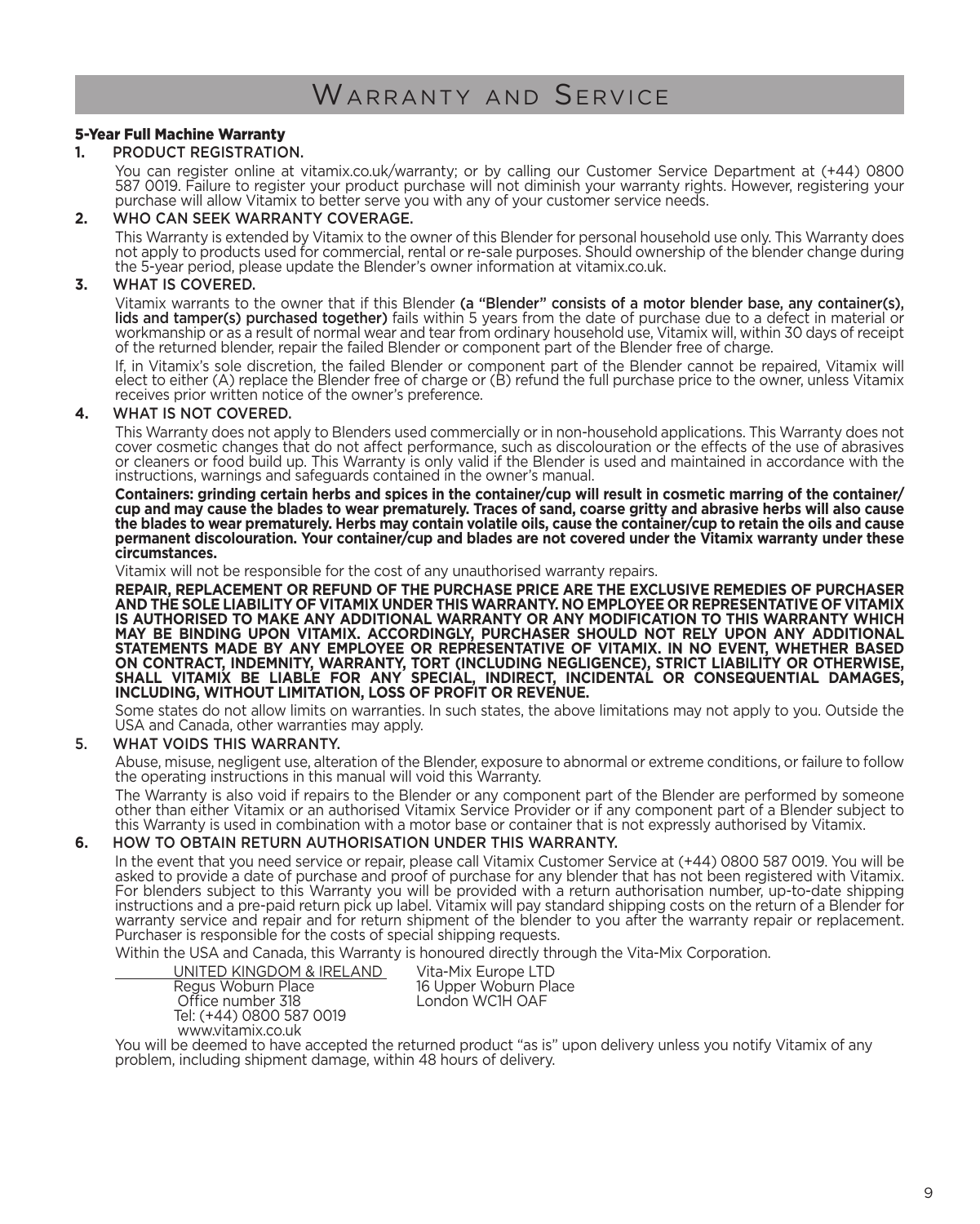## INTERNATIONAL CONTACTS

EUROPE BELGIUM Dalcq SA Rue de Hainaut 86 6180 Courcelles Belgium Tel: +32 71 12 14 81 www.theblender.be BOSNIA & HERZEGOVINA Enzita d.o.o. Pave Radana br. 15 Banja Luka, 78000 Bosnia and Herzegovina Tel: +387 (0) 66 117 188 www.Enzita.ba info@enzita.ba CROATIA Enzita d.o.o. Avenija Dubrovnik 15 Zagrebački velesajam (Kineski paviljon) Zagreb, 10020 Croatia Tel: +385 (0) 99 81 59 050 www.Enzita.hr info@enzita.hr CZECH REPUBLIC Traminal s.r.o. Kaprova 42/14 11000 Praha 1 Czech Republic Tel: +420.773.777.000 www.atranet.cz DENMARK LifeForce ApS Bakkelyvej 2 8680 Ry Denmark Tel: (+45) 42 78 32 76 www.lifeforce.dk info@lifeforce.dk FRANCE Wismer S.A. Zone Inova 3000 – allée n°5 88150 Thaon les Vosges France Tel: +33.(0)3.29.82.27.71 www.wismer.fr

FINLAND Lindenbaum Agenturer AB Fredrika Runebergin katu 26 06100 Porvoo Finland Tel: (+358) 400 549 969 www.vitamixsuomi.fi info@vitamixsuomi.fi ITALY KÜNZI S.p.A. Via L. Ariosto, 19 I - 20091 Bresso (MI) Italy Tel: (+39) 02.61.45.16.1 Fax: (+39) 02.66.500.553 www.kunzi.it info@kunzi.it EASTERN EUROPE Hollaender Elektro GmbH & Co.KG Flinschstrasse 35, 60388 Frankfurt Germany Tel: +49 69 4990131 gmbh@hollaenderelektro.de ICELAND Kaelitaekni Ltd. Rauðagerði 25 108 Reykjavík Iceland Tel: (+354) 440 1800 www.cooltech.is LITHUANIA Zaliavalgis.lt Dovanu stotele UAB Pamenkalnio g. 1 01116 Vilnius, Lithuania Tel: (+370) 52611011 www.zaliavalgis.lt info@zaliavalgis.lt LUXEMBOURG Dalcq SA Rue de Hainaut 86 6180 Courcelles Belgium Tel: +32 71 12 14 81 www.theblender.be

MACEDONIA Nutri Vita Kosturski Heroi 15 Skopje Macedonia Tel: +389 (0) 2.3230.777 www.NutriVita.mk info@nutrivita.mk **MONTENEGRO** Enzita d.o.o. Podgorica, 81000 Montenegro Tel: +381 (0) 65 21 550 65 www.Enzita.me info@enzita.me NETHERLANDS MultiBrands Marketing & Sales BV Heereweg 337-A 2161 BL, Lisse The Netherlands Tel: +31 (0) 252 241240 Fax: +31 (0) 252 241244 www.blender-shop.nl info@multibrands.nl NORWAY Lindenbaum Agenturer AB Kobbevegen 36 B 5310 Hauglandshella Askoy / Bergen Norway Tel: (+47) 91.92.04.02 www.theblender.no info@theblender.se POLAND Borka Marcin Bartoszewicz ul. Tolstoja 12c/1 58-100 Świdnica Poland Tel: (+48) 74 660 61 76 www.bestblender.pl info@bestblender.pl ROMANIA Quark S.R.L. Birouri, Str. Mizil 2B 032345 Bucuresti Romania Tel: (+40) 21 345 1725 www.BeOrganic.ro office@quark.com.ro

SERBIA Enzita d.o.o. Leposave Vujošević 11/14 Beograd, 11000 Serbia Tel: +381 (0) 65 21 550 65 www.Enzita.rs info@enzita.rs SPAIN CONASI C/Carlos V n°4 Bajos 23680 Alcalà la Real (Jaén) Spain Tel: (+34) 638 892 316 www.conasi.eu info@conasi.eu PORTUGAL CONASI C/Carlos V n°4 Bajos 23680 Alcalà la Real (Jaén) Spain Tel: (+34) 638 892 316 www.conasi.eu info@conasi.eu SLOVENIA Enzita d.o.o. Jurckova Cesta 223 Ljubljana, 1000 Slovenia Tel: +385 (0) 99.81.59.050 www.Enzita.siinfo@ enzita.si SLOVAKIA Vitarian spol s.r.o. Lazaretská 29 811 09 Bratislava Slovakia Tel: +421.2.52932868-9 vitarian@vitarian.sk SWEDEN Lindenbaum Agenturer AB Hardemogatan 7 S-124 67 Bandhagen Sweden Tel: (+46) 08-570 347 77 www.theblender.se info@theblender.se

10719 Berlin Germany Tel: (+49) 800 8482 6491 www.vitamix.de GERMANY Keimling Naturkost GmbH Zum Fruchthof 7a 21614 Buxtehude Germany Tel: (+49) 4161.51.160 www.keimling.de AUSTRIA Hollaender Elektro GmbH & Co.KG Flinschstrasse 35, 60388 Frankfurt Germany Tel: +49 69 4990131 gmbh@hollaenderelektro.de SWITZERLAND Keimling Naturkost Fürstenlandstrasse 96 9014 St. Gallen Switzerland Tel: 0800 534 654 www.keimling.ch UNITED KINGDOM & IRELAND Vita-Mix Europe LTD C/O Business Cube 2-7 Clerkenwell Green London EC1R 0DE Tel: +44 (0)7748 491664 www.vitamix.co.uk ISRAEL New Horizon 4 Hatzoran St. Netanya, 6250604 Israel Tel: (+972) 9.9576422 www.newhorizon.co.il store@newhorizon.co.il

GERMANY, AUSTRIA, SWITZERLAND Vita-Mix GmbH Kurfuerstendamm 21

BAHRAIN, KUWAIT,OMAN, QATAR, AND SAUDI ARABIA 4Homes FZCO PO Box 61379, Dubai UAE. Tel: +971 4 3807611 Fax: +971 4 387612 4homes@4homes.ae www.tavolashop.com UNITED ARAB EMIRATES 4Homes FZCO PO Box 61379, Dubai UAE. Tel: +971 4 3807611 Fax: +971 4 387612 4homes@4homes.ae www.tavolashop.com AUSTRALIA & NEW ZEALAND Vitamix ANZ Pty Limited 167 King St Newcastle NSW2300 Australia Tel: 1-800-766437 (AUS) Tel: 050-853-0697 (NZ) www.vitamix.com.au www.vitamix.co.nz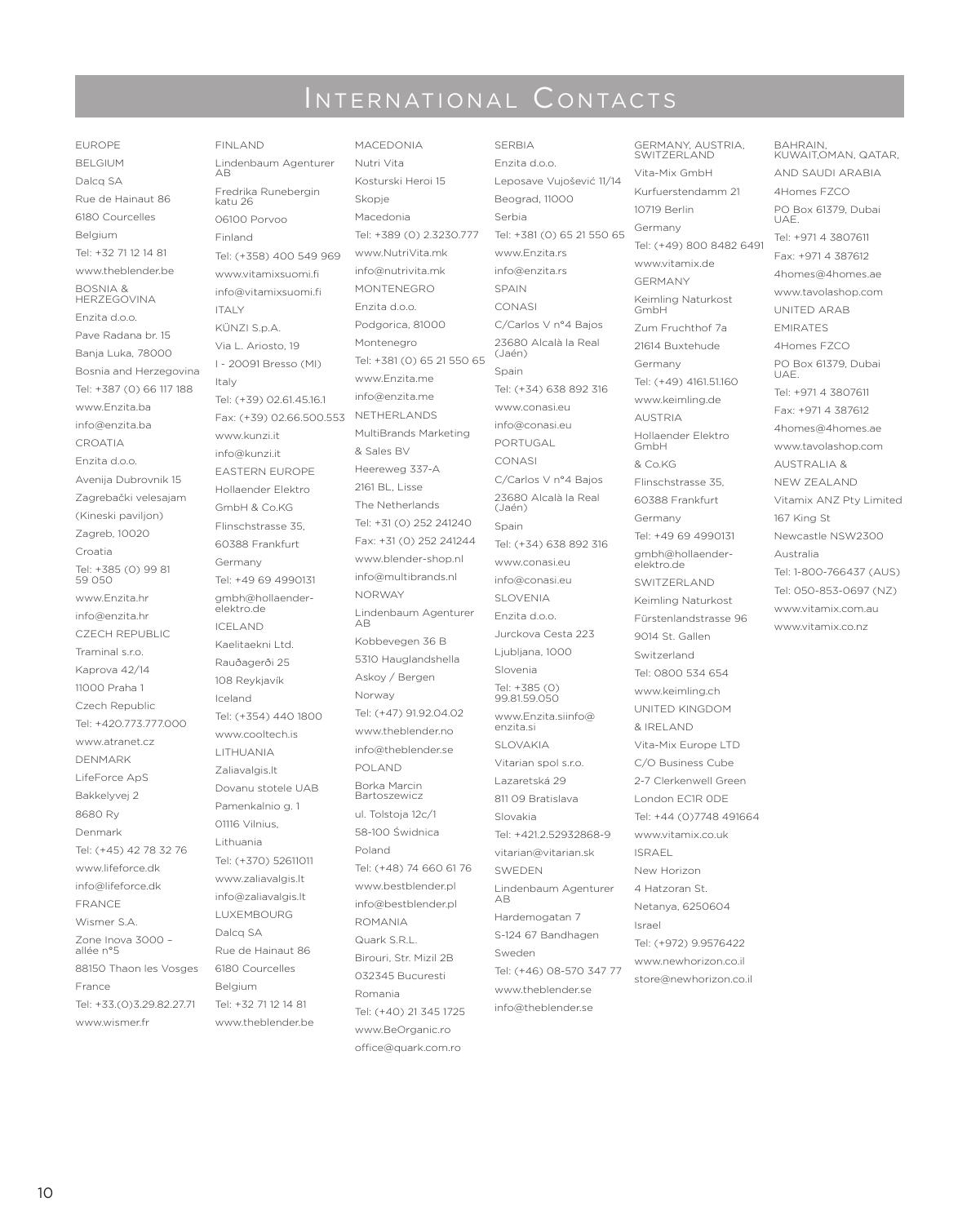## E310

## Högpresterande Blender

## VM0201 Symboler EXPLORIAN SERIEN

 $1.722$ i Tan

|      | Varningar och säkerhetsföreskrifter                                                                                    |
|------|------------------------------------------------------------------------------------------------------------------------|
|      | Vidrör ALDRIG rörliga delar. Håll händer och<br>köksredskap borta från tillbringaren.                                  |
|      | Risk för elektrisk stöt                                                                                                |
|      | Höga temperaturer vid mixning av varma<br>vätskor.                                                                     |
|      | Koppla ur mixern när den inte används, före<br>rengöring, vid byte av tillbehör eller när du rör<br>vid rörliga delar. |
|      | Använd mixern när locket och mittlocket sitter<br>på plats.                                                            |
|      | Läs och förstå bruksanvisningen.                                                                                       |
|      | SÄNK INTE NED i vatten/vätskor.                                                                                        |
|      | Delar blir varma när de används länge. VIDRÖR<br>INTE drevhållaren i mixerbasen eller räfflorna i<br>knivbladsbasen    |
|      | Använd INTE 0,6 I-muggen för att värma upp<br>ingredienser eller mixa varma vätskor.                                   |
|      | Använd INTE behållarna (inklusive<br>knivbladsbasen och lock) i mikrovågsugn.                                          |
| ∣∣ o | På/Av                                                                                                                  |
| 고    | Puls                                                                                                                   |

## Specifikationer

| Spänning: | 220-240 V    | Höjd (med 1,4-liters<br>tillbringaren på basen): 46 cm |
|-----------|--------------|--------------------------------------------------------|
| Frekvens: | $50 - 60$ Hz | Bredd: 20 cm                                           |
| Watts:    | 1000-1200 W  | Djup: 28 cm                                            |



Börja ditt äventyr

### vitamix.com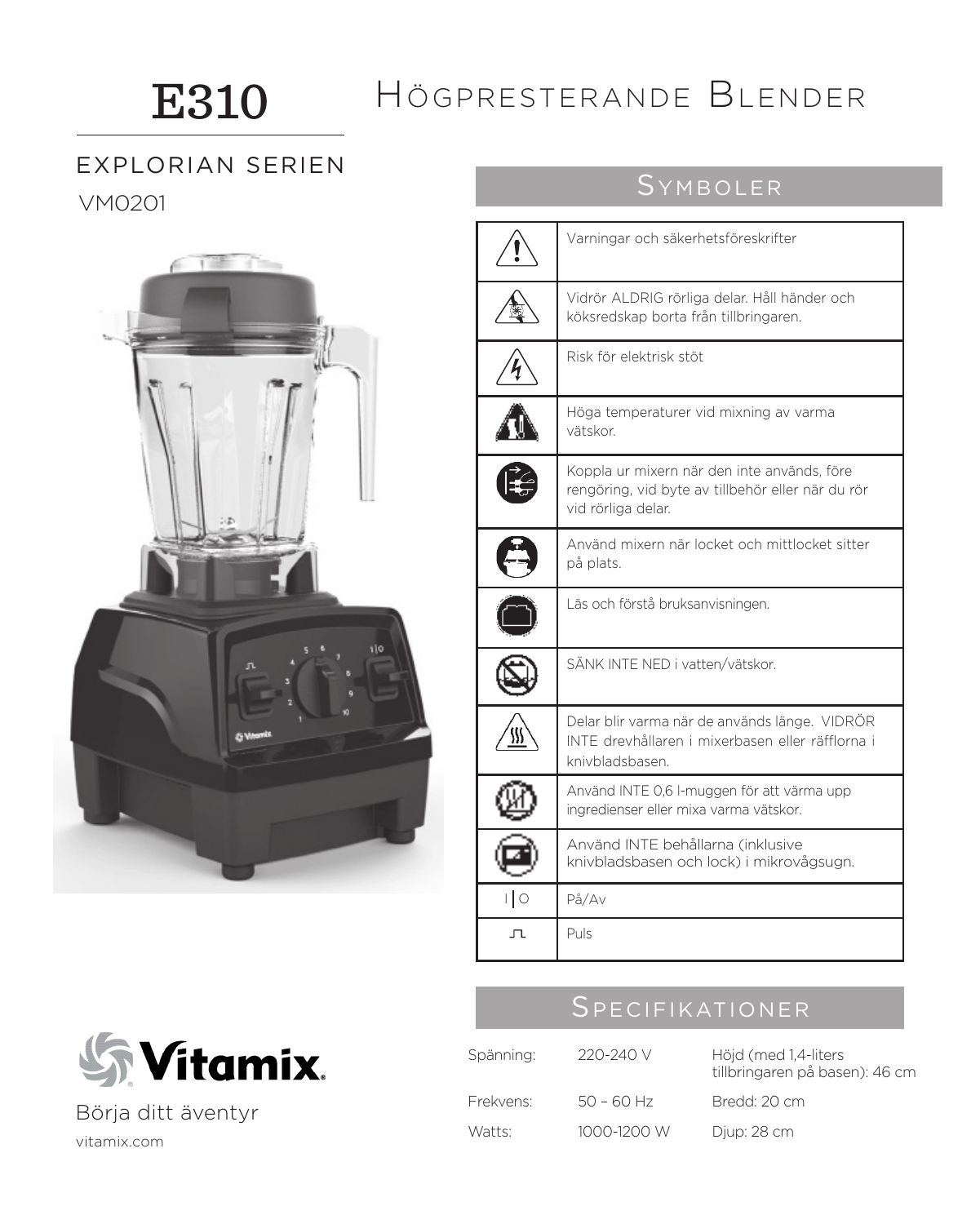## Viktiga anvisningar för säker användning

- **VARNING:** För att undvika risken för allvarliga personskador när du använder din Vitamix® mixer bör du vidta grundläggande försiktighetsåtgärder, bland annat följande. .**LÄS ALLA ANVISNINGAR,SKYDDSÅTGÄRDER OCH VARNINGAR INNAN DUANVÄNDER MIXERN.**
- **1.** Läsa alla anvisningar.
- **2.** Använd inte mixern för något annat än det som den är avsedd för.
- **3.** Denna apparat får inte användas av barn. Håll apparaten och dess sladd utom räckhåll för barn.
- **4.** VARNING: Stäng av och koppla ur mixern före rengöring för att undvika oavsiktlig aktivering.<br>OBS! För att undvika fara
- **5.** OBS! För att undvika fara<br>från att oavsiktligt återställa<br>värmeströmbrytaren får strömmen till den här mixern inte komma<br>genom en extern omkopplingsenhet som en timer. Den får inte heller anslutas till en krets som elbolaget regelbundet stänger av och sätter<br>på.<br>6. För att skydda mot risken för
- **6.** För att skydda mot risken för elektriska stötar får mixerbasen inte sänkas ned i vatten eller annan vätska.
- **7.** Stäng av och koppla ur mixern när på eller tas bort sämt innan den rengörs.
- **8.** Se alltid till att mixern är AV innan du kopplar in sladden i ett vägguttag. När du ska koppla ur mixern, stäng först AV den och ta sedan ut<br>kontakten från vägguttaget.
- **9.** Undvik kontakt med rörliga delar.z
- **10.** Använd inte mixern om sladden eller stickkontakten är skadad eller om mixern har haft ett tekniskt fel<br>eller har tappats eller skadats på<br>något sätt. Ring Vitamix kundtjänst<br>omgående på 0800 587 0019 eller +1 440 235 4840, eller skicka ett e-postmeddelande till service@ vitamix.com för att beställa

undersökning, reparation, reservdelar eller justering. Om mixern är köpt utanför Nordamerika kontaktar du din lokala<br>Vitamix-återförsäljare.

- **11.** Det kan finnas jordfelsbrytare installerade i ditt kök. De finns vanligtvis i eluttag nära diskbänkar. Koppla ur mixern om den inte fungerar. Återställ vägguttaget eller kretsbrytaren. Om kretsbrytaren fortsätter att utlösas ska mixern<br>kopplas ur eluttaget. Låt mixern<br>stå i 24 timmar innan du försöker<br>använda den på nytt. Kontakta Vitamix kundservice om problemet<br>kvarstår.
- **12.** Ändring eller modifiering av mixerns delar, inklusive användning av delar som inte är äkta Vitamix-godkända delar, kan leda till eldsvåda, elektriska stötar eller personskador och innebär att garantin ogiltigförklaras.
- **13.** Användning av tillbehör som inte uttryckligen har godkänts eller säljs av Vitamix för användning tillsammans med denna mixer, inklusive konserveringsburkar, kan orsaka eldsvåda, elektriska stötar på detta sätt innebär att garantin ogiltigförklaras.
- **14.** Använd inte utomhus.
- **15.** Låt inte sladden hänga över
- bordskanten eller bänken.<br>**16.** Placera inte motorbasen eller **16.** Placera inte motorbasen eller tillbringaren på eller i närheten av en gas- eller elspis, eller inuti eller<br>ovanpå en uppvärmd ugn.
- **17.** Se till att hålla händer och redskap undan från tillbringaren när du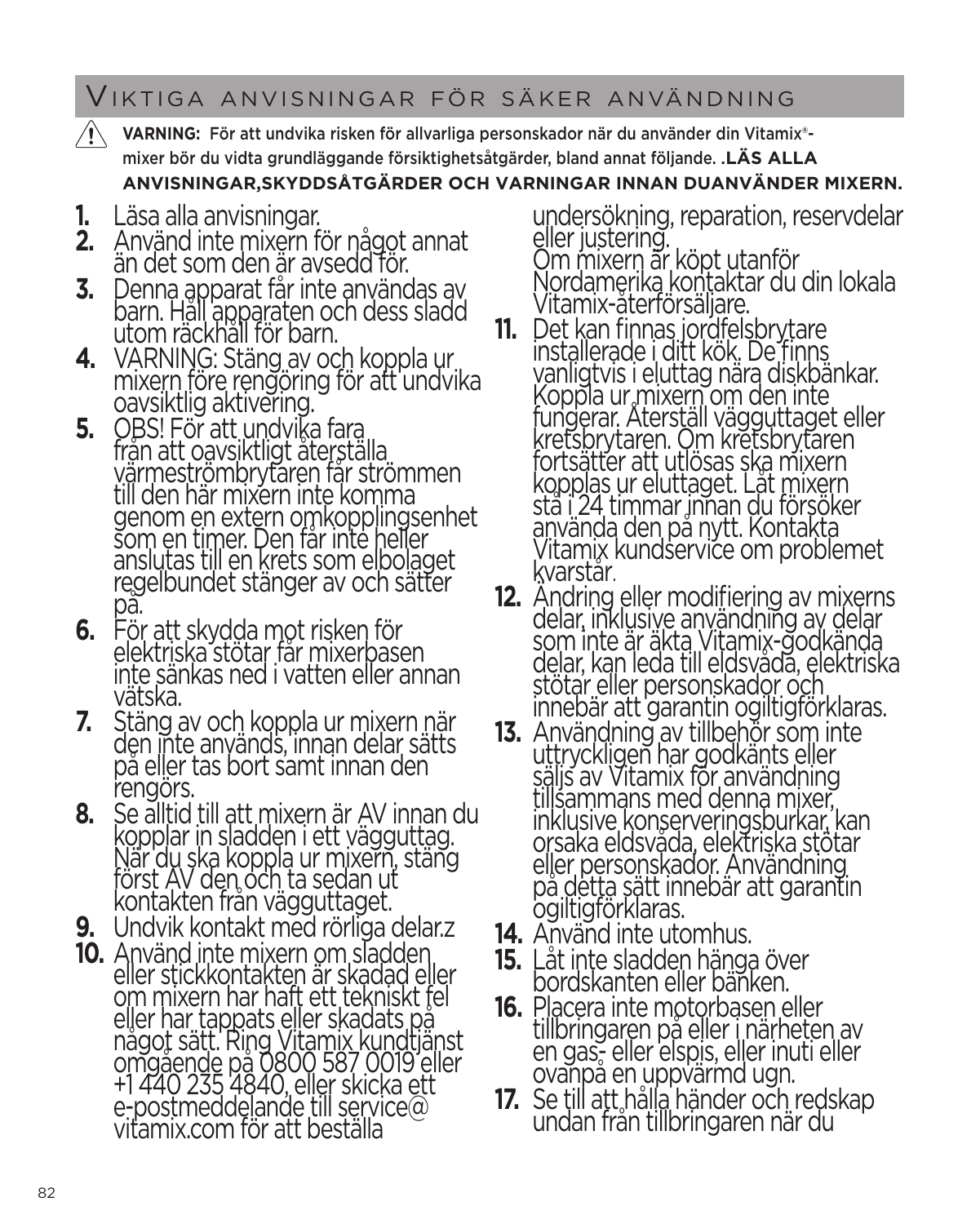mixar för att minska risken för svåra<br>personskador eller skador på mixern.<br>En gummiskrapa eller spatel får användas, dock endast när mixern är avstängd.

- **18.** Plaststaven som tillhandahålls får endast användas när huvuddelen av<br>locket är på plats.
- **19.** Knivarna är vassa. Var extremt försiktig när du rengör runt knivanordningen i tillbringaren för att undvika personskador.
- **20.** För att minska risken för personskada ska du aldrig placera<br>knivanordningen på en motorenhet<br>som inte är monterad på Vitamixtillbringaren.
- **21.** Försiktighet ska iakttas vid hantering av de vassa skärbladen, vid tömning av tillbringaren och vid rengöring.
- **22.** Lämna inte kvar främmande föremål, såsom skedar, gafflar, knivar eller mittlocket i tillbringaren eftersom detta kommer att skada knivarna och andra komponenter när du startar mixern, vilket kan orsaka personskador.
- **23.** Använd aldrig mixern om knivbladen är skadade.
- **24.** Försök aldrig att använda mixern när centreringsplattan har avlägsnats.<br>25. Använd alltid mixern med locket och
- **25.** Använd alltid mixern med locket och<br>mittlocket på plats. Avlägsna INTE<br>tvådelarslocket under tiden bladen roterar. Avlägsna bara mittlocket när du ska tillsätta ingredienser eller använda plaststaven.
- **26.** När du mixar varma vätskor eller ingredienser i 2 l-tillbringaren bör<br>du vara försiktig – stänk eller ånga kan orsaka brännskador. Fyll inte tillbringaren till maxkapacitet.<br>Börja alltid köra på den lägsta<br>hastighetsinställningen, ställbar hastighetsinställningen, ställbar<br>hastighet 1. Håll händer och<br>annan exponerad hud borta från locköppningen för att förhindra

eventuella brännskador.

- **27.** Använd INTE 0,6 l-muggen eller<br>240 ml-skålen för att värma upp ingredienser eller mixa varma vätskor. Uppvärmda ingredienser<br>och vätskor kan skapa ett internt tryck vilket kan få muggen/skålen att brista och orsaka personskador.
- **28.** Använd I<u>N</u>TE maskinen kontinuerligt i mer än 75 sekunder när du mixar med 0,6 l-muggen.
- **29.** Om en mugg/skål blir varm, avger ånga eller utstöter luft, ska du omedelbart sluta mixa<br>ingredienserna och stänga av ingredienserna och stanga av<br>mixern eller dra ur dess kontakt. Låt<br>muggen/skålen och ingredienserna svalna till rumstemperatur innan knivbladsbasen avlägsnas.
- **30.** När du gör nötsmör eller oljebaserade livsmedel ska du inte köra mixern i mer än en minut efter det att blandningen har börjat cirkulera i tillbringaren. Körning under längre perioder kan orsaka överhettning.
- **31.** Se till att tillbringaren eller<br>koppadaptern och sitter jämnt på centreringsplattan så att drivräfflorna är ihakade i drivaxeln före aktivering.
- **32.** Använd tätningen på knivbladsbasen<br>och se till att muggen/skålen sitter<br>tätt inpå knivbladsbasen innan du börjar mixa.
- **33.** Ställ aldrig koppadaptern på knivbladsbasen utan att fästa koppen först.

## **SPARA DESSA ANVISNINGAR**

## **A** VARNING

För att undvika personskada. Läs och förstå bruksanvisningen innan du använder apparaten.

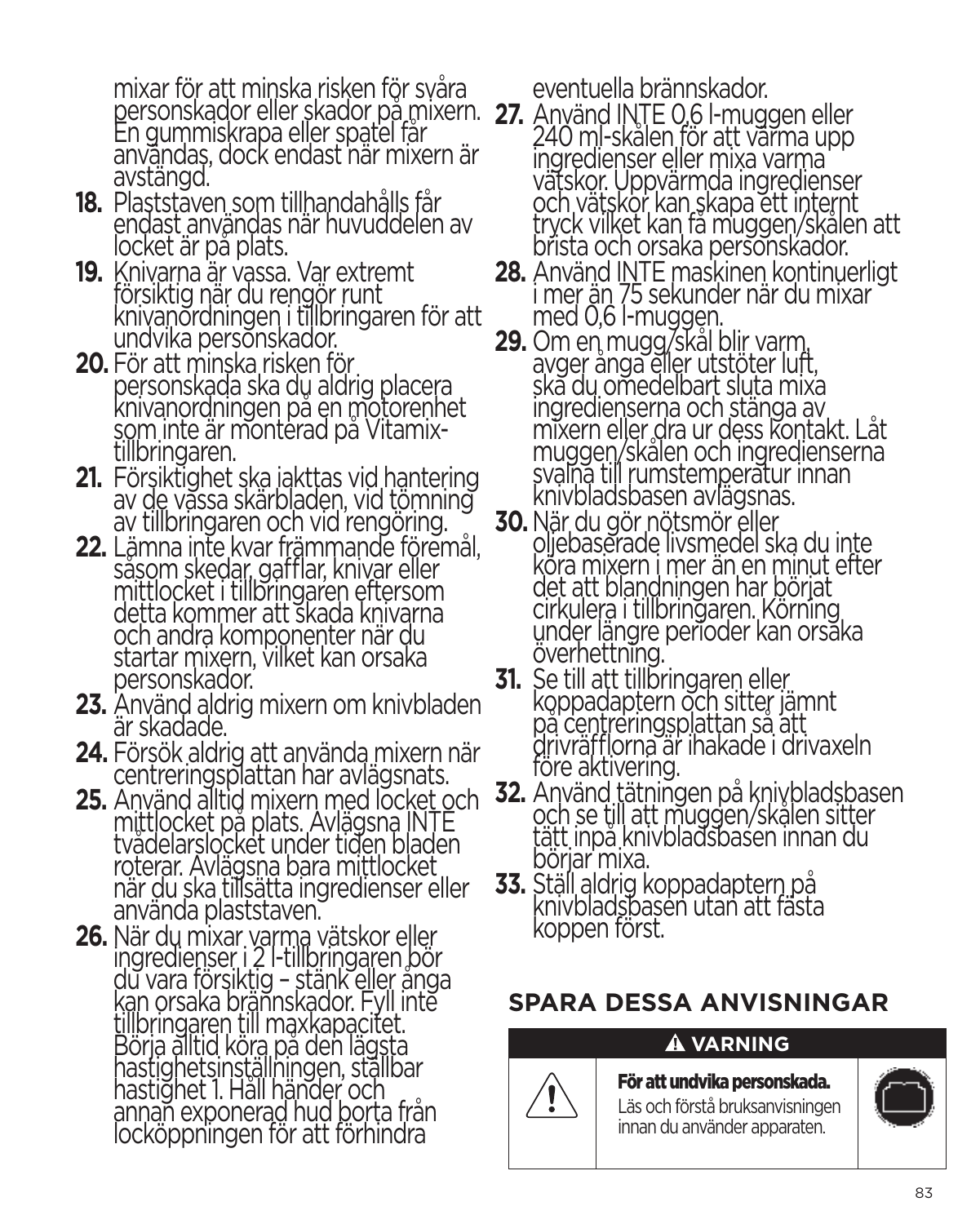### VIKTIGA ANVISNINGAR FÖR SÄKER ANVÄNDNING

Produkten är ENDAST avsedd för HUSHÅLLSBRUK och är inte avsedd att användas i kommersiellt syfte.

Lämna inte din Vitamix-mixer utan uppsikt vid drift.

Reparationer, underhåll eller byte av delar måste utföras av Vitamix eller en Vitamix-godkänd servicerepresentant.<br>**OBS!** UNDERLÅTELSE "ATT FÖLJA NÅGON AV DE VIKTIGA SÄKERHETSFÖRESKRIFTERNA ELLER VIKTIGA<br>ANVISNINGARNA FÖR LEDA TILL ATT DIN GARANTI OGILTIGFÖRKLARAS SAMT GE UPPHOV TILL RISK FÖR ALLVARLIGA PERSONSKADOR.

| Risk för elektrisk stöt.<br>Använd endast ett jordat uttag.<br><b>TA INTE</b> bort jordningen.<br><b>ANVÄND INTE en adapter.</b><br>ANVÄND INTEen förlängningssladd.<br>Dra alltid ur nätsladden innan du rengör motorenheten eller när mixern inte används.<br>Placera inte motorenheten i vatten eller annan vätska. | <b>A VARNING</b>                                                                      |  |
|------------------------------------------------------------------------------------------------------------------------------------------------------------------------------------------------------------------------------------------------------------------------------------------------------------------------|---------------------------------------------------------------------------------------|--|
|                                                                                                                                                                                                                                                                                                                        | Underlåtenhet att följa anvisningarna kan leda till dödsfall eller elektriska stötar. |  |

## Delar och funktioner

**Äldre Vitamix-tillbringare**– Äldre tillbringare (C-serien och G-serien) fungerar med din Explorian-mixerbas. En 6-deciliterskopp kan användas när du parar ihop den med Vitamixs koppadapter. Vitamix Self-Detect tillbringare fungerar inte med Explorian-mixern. Gå till vitamix.com för mer information.

### **Lock, mittlock och plaststav**

- Använd alltid locket och mittlocket när du använder mixern.
- Använd aldrig mixern utan att kontrollera att locket är ordentligt fastsatt.
- Mittlocket är markerat så att det kan användas som ett ingrediensmått.
- För in mittlocket i mittlocksöppningen. Lås fast mittlocket genom att vrida det medurs. Vrid mittlocket moturs för att lyfta ur och avlägsna det.
- Avlägsna mittlocket när du ska använda plaststaven eller vill tillsätta ingredienser.

**Skrapa**- Se bilaga 1 - tillbehör

**Hållare för plaststav**- Se bilaga 1 - tillbehör

**Motor** – Motorn är utformad med ett inbyggt skydd mot överhettning. Om mixern inte startar omedelbart ska du kontrollera att du har kopplat in enheten och att strömbrytaren står i läget On. Om motorn är överhettad ska du låta den svalna i 20–45 minuter. **Tips för att förhindra "överbelastning" av mixern:**

- Tillred endast Vitamix-recept när du lär dig att använda mixern.
- Tillred inte recept på lägre eller högre hastigheter än de som rekommenderas.
- Tillred inte recept under längre tid än vad som rekommenderas.
- Använd plaststaven för att bearbeta tjockare blandningar och se till att ingredienserna hålls i rörelse mellan knivbladen.

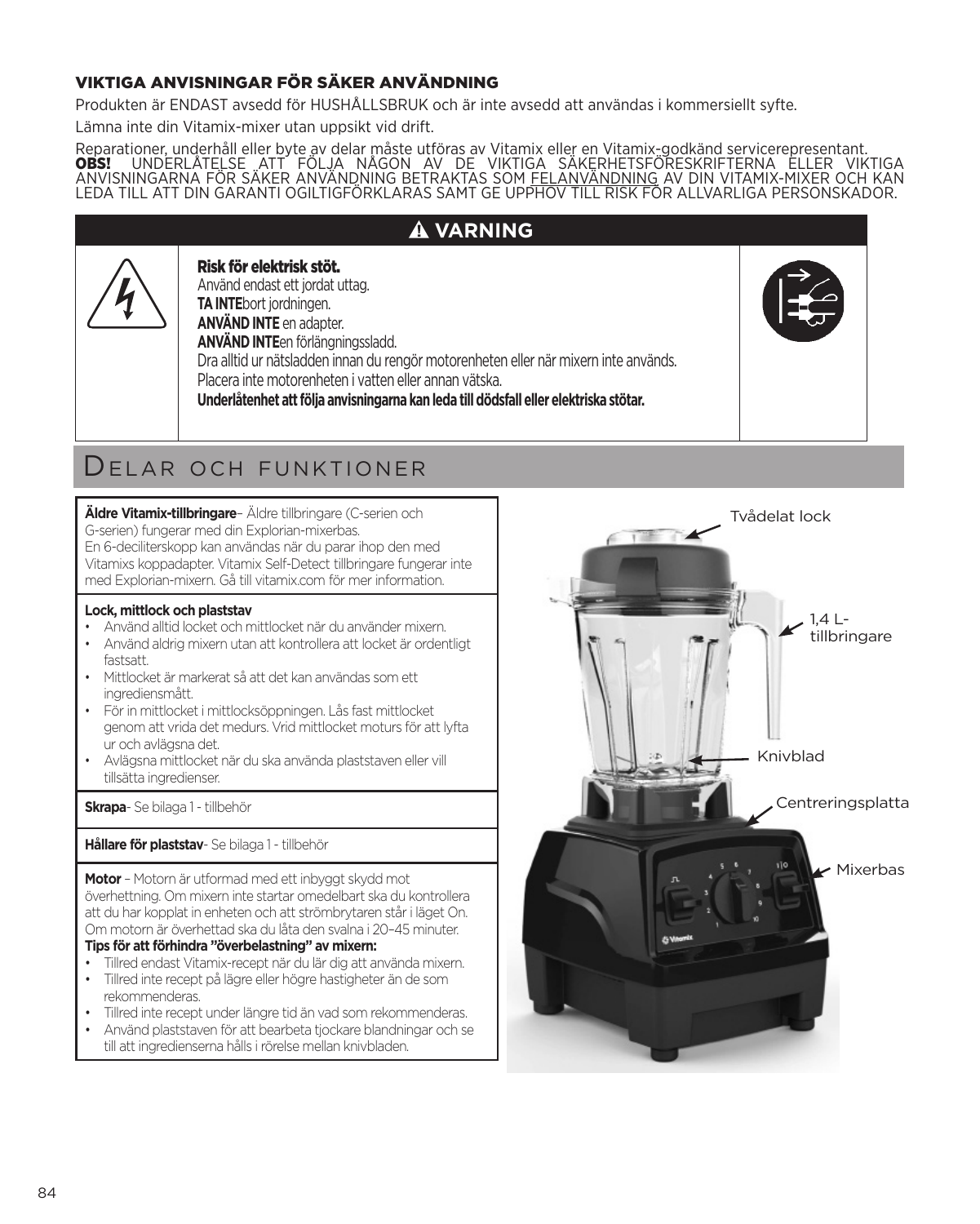## VIKTIGT! Känn till din Vitamix-tillbringare, lock och plaststaven

### **FÖRSIKTIGHET**



### De roterande knivarna kan orsaka skador.

Lock och plaststavar är inte utbytbara mellan tillbringare av olika modeller, typer och storlekar. Använd plaststaven som medföljde din mixer.

Obs! Vitamixs Self-Detect tillbringare fungerar inte med Explorian-mixern.

Lock och plaststavar är inte utbytbara mellan tillbringare av olika modeller, typer och storlekar. Använd plaststaven som medföljde din mixer.

### **Så här avgör du vilken plaststav som kan användas med din tillbringare**

Se till att du har rätt plaststav innan du använder plaststaven för att mixa. Använd plaststaven endast när locket är på plats och mittlocket tagits bort.**Om en plaststav medföljer din mixer så är det rätt plaststav.**Om plaststaven inte medföljde din mixer eller om du vill avgöra om en plaststav du redan har kan användas med din nya tillbringare, följ dessa steg och bilder för att avgöra vilken plaststav du ska använda.

**48 oz. / 1,4 L**

1,4 liters och 0,9 liters tillbringarna använder sig av en plaststav som är ungefär 24cmlång.



- 1. Sätt locket på en tom tillbringare.
- 2. Ta bort mittlocket och sätt i plaststaven genom öppningen. Plaststaven ska enkelt komma igenom. Den ska inte komma i kontakt med knivbladen hur du än rör på den i tillbringaren.
- 3. Inspektera visuellt:**DU SKA INTE ANVÄNDA PLASTSTAVEN OM DEN VIDRÖR KNIVBLADEN FRÅN NÅGON VINKEL.**
- 4. Om du inte har rätt plaststav för din tillbringare, kontakta Vitamix kundtjänst för privatpersoner på +1-800-848-2649 eller +1-440-235-4840.

## Andra Vitamix-tillbringare och plaststavar

64 oz./2 L**Kort**(eller låg profil) Tillbringaren använder sig av en plaststav som är ungefär 28 cm lång.

64 oz./2 L**Lång**Tillbringaren använder sig av en plaststav som är ungefär 32cmlång.



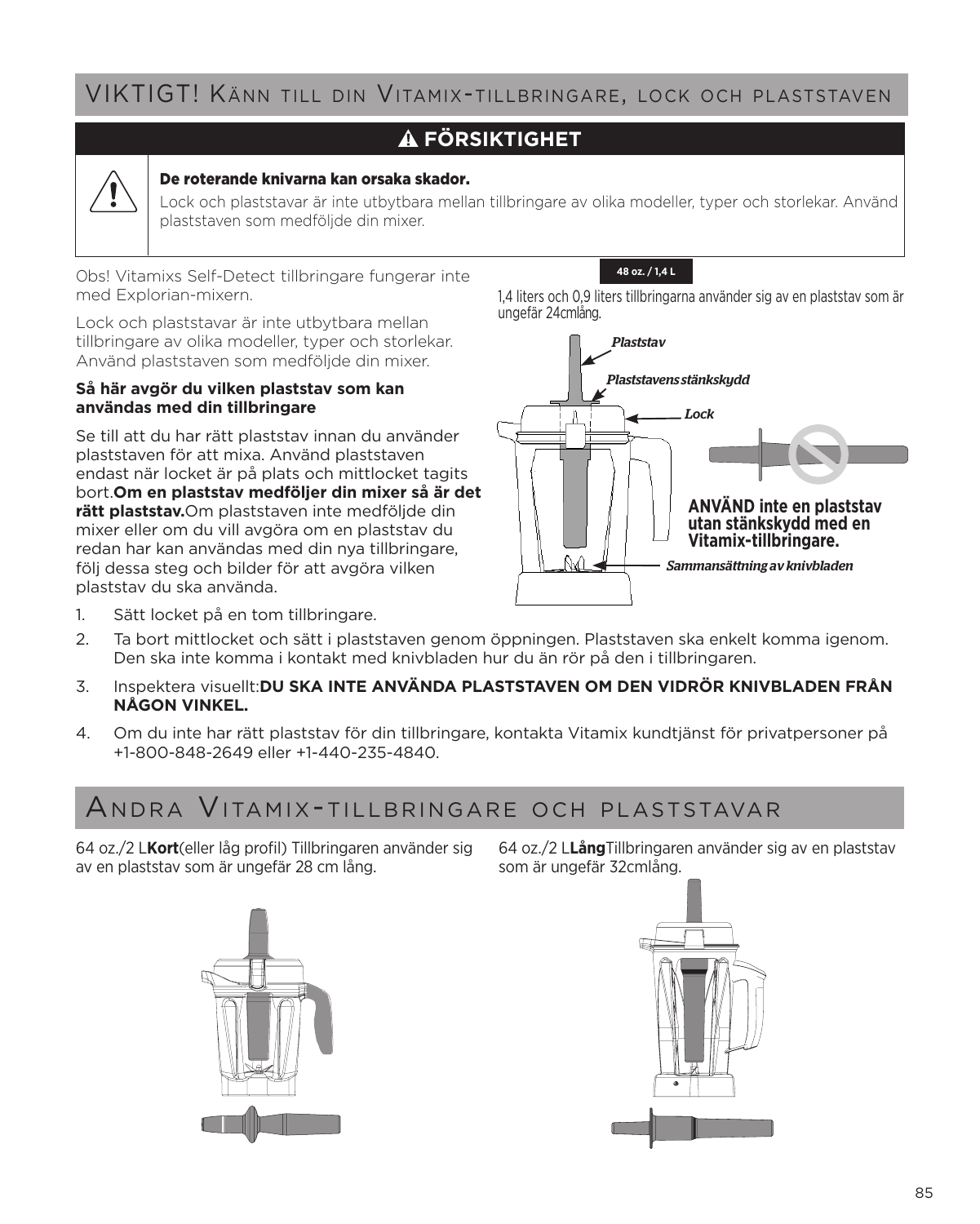## K ontrollpanelen

**På/Av (I/O)-brytare** – På/Av-brytaren styr maskinens ström.

**Ställbart hastighetsreglage** – Det ställbara hastighetsreglaget ger dig manuell kontroll från ställbar hastighet 1 (långsammaste) till 10 (snabbaste).

**Puls ()** – När den här knappen trycks in roterar knivbladen med den hastighet som visas på kontrollpanelen.



## Mixa

**Obs!**0,6-literskoppen som nämns här är valfritt tillbehör till Explorian-mixarna som används med Vitamix koppadapter. Gå till vitamix.com för mer information. Se manualen för hur du använder koppadaptern.

| <b>A VARNING</b>                                                                                                                                                                                                                                                                                                                                                                                                                                                                                                                                                                                                                                                                                                                                                                                                                                                                                                                                                                                                                                                                                                                                                            |  |
|-----------------------------------------------------------------------------------------------------------------------------------------------------------------------------------------------------------------------------------------------------------------------------------------------------------------------------------------------------------------------------------------------------------------------------------------------------------------------------------------------------------------------------------------------------------------------------------------------------------------------------------------------------------------------------------------------------------------------------------------------------------------------------------------------------------------------------------------------------------------------------------------------------------------------------------------------------------------------------------------------------------------------------------------------------------------------------------------------------------------------------------------------------------------------------|--|
| Börja aldrig mixa vid hastigheter över 1 när du bearbetar varma vätskor i en stor<br>tillbringare - det kan leda till brännskador.<br>Ånga, stänk eller innehåll som skvätter ut kan leda till brännskador. Börja alltid på<br>ställbar hastighet 1 och öka sedan långsamt till 10.<br>Använd INTE 0,6 I-koppen för att värma upp ingredienser eller mixa varma vätskor.<br>Uppvärmda ingredienser och vätskor kan skapa ett internt tryck vilket kan få koppen/<br>skålen att brista och orsaka personskador.<br>Använd INTE maskinen kontinuerligt i mer än 2 minuter åt gången med 0,6-literskoppen<br>och koppadaptern.<br>Om en mugg/skål blir varm, avger ånga eller utstöter luft, ska du omedelbart sluta mixa<br>ingredienserna och stänga av mixern eller dra ur dess kontakt. Låt muggen/skålen och<br>ingredienserna svalna till rumstemperatur innan knivbladsbasen avlägsnas.<br>Delarna blir varma vid långvarig användning.<br>VIDRÖR INTE drivaxeln i mixerbasen eller drivräfflorna ikoppadaptern.<br>Använd INTE behållarna (muggen/skålen etc.) (inklusive knivbladsbasen och lock) i<br>mikrovågsugn eftersom det kan orsaka skador eller personskada. |  |

**1.** Fyll din tillbringare enligt ditt recept (vätskor först, torra ingredienser sen, bladgrönsaker, frukt och grönsaker, och slutligen is och frusna ingredienser).

### VIKTIGT! Använd alltid locket och mittlocket på den stora tillbringaren när du använder maskinen. Använd aldrig mixern utan att kontrollera att locket är ordentligt fastsatt.

- **2.** Tryck ner locket tills de två flikarna knäpps fast på tillbringarens kant. För in mittlocket. Vrid mittlocket medurs för att låsa
- **3.** Ställ tillbringaren på basen.
- **4.** Se på det ställbara hastighetsreglaget. Se till att den pekar på ställbar hastighet 1. Tryck på På/Av-brytaren för att sätta igång maskinen. Knivbladen kommer börja snurra.
- **5.** Vrid det ställbara hastighetsreglaget till mellan 1 och 10 under mixcykeln för att öka eller sänka knivbladens hastighet.
- **6.** När mixningen börjar nå sitt slut vrider du det ställbara hastighetsreglaget moturs till ställbar hastighet 1. Tryck på På/Av.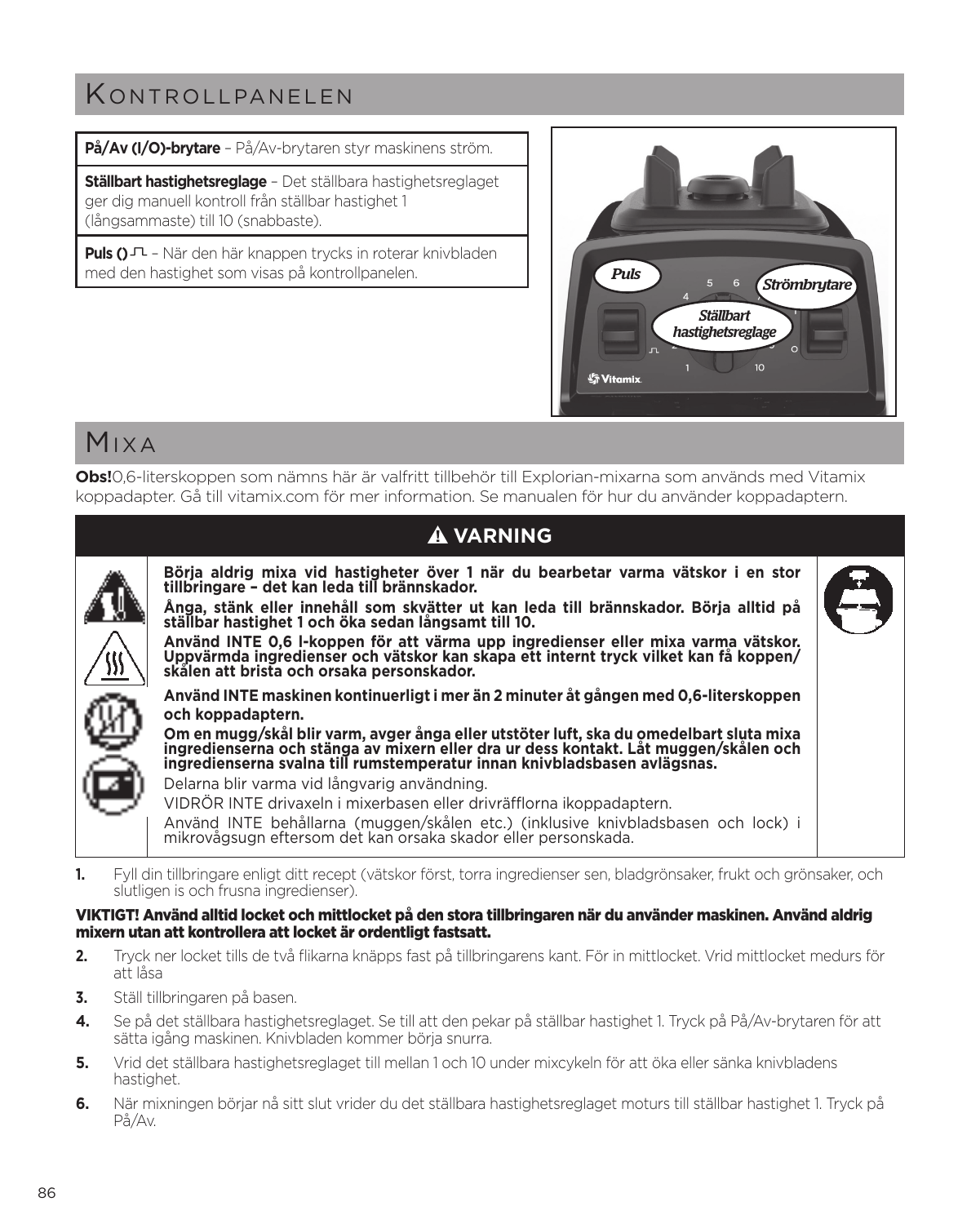- **7.** Om mixern slutar mixa, för in plaststaven genom mittlocket och rör runt tills den avger ett "rap"-ljud. Om detta inte fungerar ska du stoppa motorn genom att trycka på strömbrytaren. Lyft av tillbringaren från mixerbasen och använd en gummispatel för att trycka bort luftbubblan från knivbladen. Tillsätt vätska om nödvändigt. Sätt tillbaka locket och mittlocket. Placera på nytt tillbringaren på mixerbasen och fortsätt att mixa.
- **8.** Vänta tills knivbladen stannat helt efter att du har mixtrat klart innan du tar bort locket eller tillbringaren från mixerbasen.

### **Tips för att förhindra "överbelastning" av mixern:**

- Tillred endast Vitamix-recept när du lär dig att använda mixern.
- Tillred inte recept på lägre eller högre hastigheter än de som rekommenderas.
- Tillred inte recept under längre tid än vad som rekommenderas.
- Använd plaststaven för att bearbeta tjockare blandningar och se till att ingredienserna hålls i rörelse mellan knivbladen.

### **Så här använder du plaststaven:**

### **VIKTIGT! Plaststavens stänkskydd (nära plaststavens topp) och lock hindrar plaststaven från att slå mot knivbladen när locket säkras ordentligt på sin plats.**

- Tillbringaren ska inte fyllas i mer än till två tredjedelar när du använder plaststaven för att mixa.
- ANVÄND INTE plaststaven i mer än 30 sammanhängande sekunder för att undvika överhettning under mixning.
- En luftbubbla kan ha fastnat i mixern om maten inte cirkulerar. Ta försiktigt bort mittlocket och se till att locket sitter på plats. För in plaststaven genom mittlocksöppningen för att få bort luftbubblan.
- Ingredienserna kanske inte cirkulerar om du håller plaststaven rakt ner. Håll plaststaven mot tillbringarens sidor och hörn, om nödvändigt. FÖRSÖK INTE att trycka ner plaststaven djupare in i tillbringaren.

## Skötsel och rengöring

### *FÖRE FÖRSTA ANVÄNDNINGEN:*

- **1.** Torka av basen med en fuktig, varm trasa och torka rent med en torr, mjuk trasa. Diska tillbringaren, måtten, locket, mittlocket och plaststaven i varmt tvålvatten. Skölj alla delar. Torka av med en torr, mjuk trasa.
- **2.** Hitta en plats på bänken som är jämn, torr och ren. Koppla in mixern i ett jordat uttag.

**Obs!** Vitamix-tillbringaren är utformad för att kunna rengöras fullständigt utan att du behöver avlägsna hållarmuttern eller knivbladsaggregatet. Försök INTE att ta bort hållarmuttern eller knivbladsaggregatet från tillbringaren. Våra normala rengörings-och desinficeringsprocedurer eller en diskmaskincykel säkerställer en fullständig och noggrann rengöring av din tillbringare och dess delar. Använd inte tillbringaren om den är skadad. Kontakta Vitamix kundservice OMEDELBART.

### *Följ dessa instruktioner om du föredrar att inte diska din tillbringaren i diskmaskinen. Göra rent 1,4 L- tillbringaren:*

- **1.** Fyll tillbringaren till hälften med varmt vatten och tillsätt några droppar flytande diskmedel.
- **2.** Knäpp fast eller tryck ned hela det tvådelade locket i låst läge.
- **3.** Tryck på Start/stopp. Öka långsamt den ställbara hastigheten till 10.
- **4.** Kör maskinen i 30 till 60 sekunder.
- **5.** Vrid tillbaka det ställbara hastighetsreglaget till ställbar hastighet 1. Tryck på Start/Stopp.
- **6.** Skölj alla delar och låt dem rinna av.

### *Göra rent 1,4 L- tillbringaren med blekningsmedel:*

- **1.** Följ rengöringsanvisningarna ovan.
- **2.** Fyll tillbringaren till hälften med vatten och tillsätt en och en halv tesked flytande blekmedel.
- **3.** Knäpp fast eller tryck ned hela det tvådelade locket i låst läge.
- **4.** Vrid det ställbara reglaget till hastighet 1.
- **5.** Tryck på Start/stopp. Öka långsamt den ställbara hastigheten till 10.
- **6.** Kör maskinen i 30 till 60 sekunder.
- **7.** Vrid tillbaka det ställbara hastighetsreglaget till ställbar hastighet 1. Tryck på Start/Stopp.
- **8.** Låt blandningen stå i tillbringaren i ytterligare 90 sekunder.
- **9.** Häll ut blandningen med blekningsmedel. Låt tillbringaren lufttorka. Skölj inte tillbringaren efter desinficering.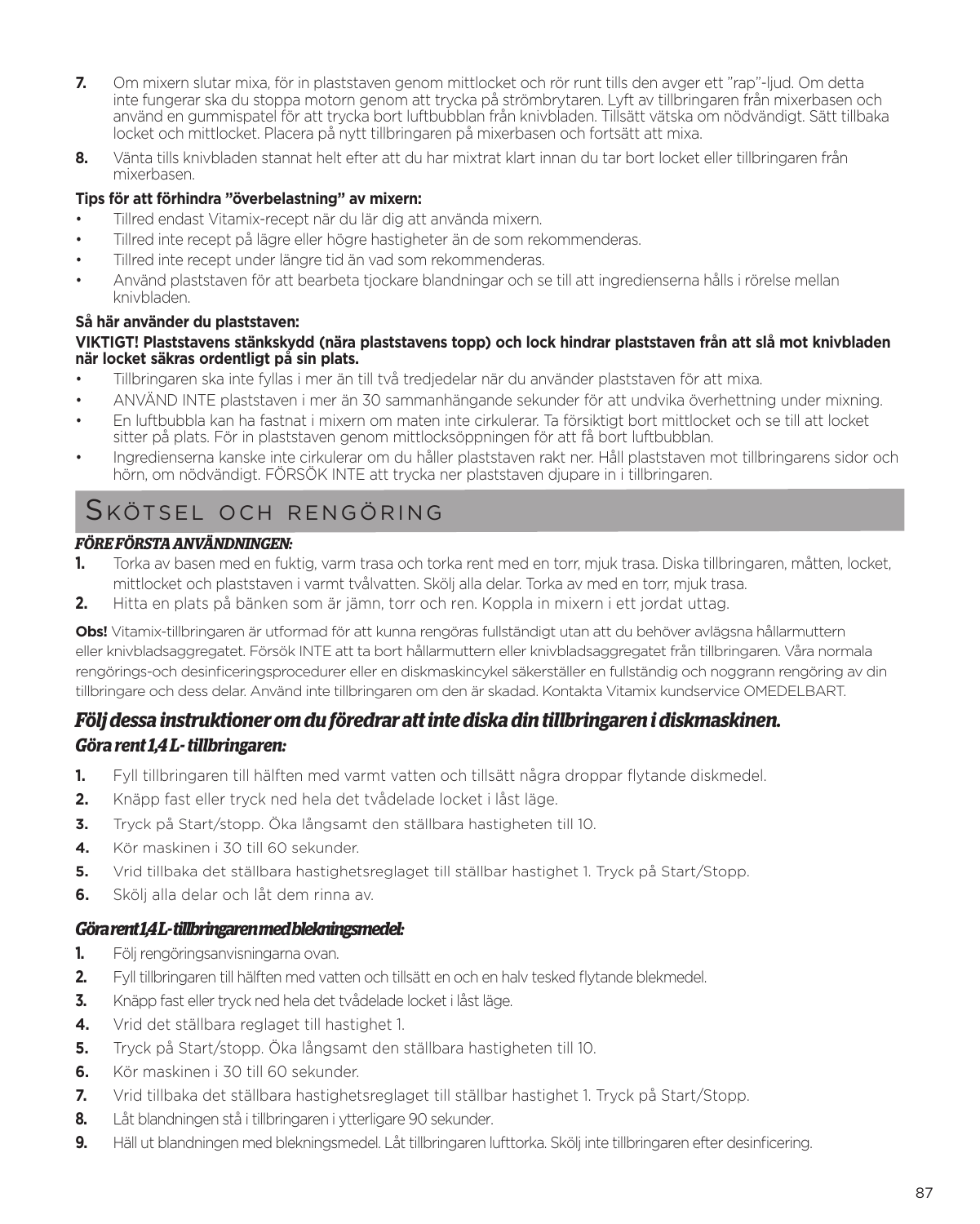### *Göra rent 1,4 L- tillbringaren med vinägerblandning:*

- **1.** Följ rengöringsanvisningarna ovan.
- **2.** Förbered vinägerblandningen: till 1,4 L-tillbringaren, späd ut 473 ml vinäger i 473 ml vatten.
- **3.** Knäpp fast eller tryck ned hela det tvådelade locket i låst läge.
- **4.** Börja med ställbar hastighet 1 på displayen. Tryck på Start/stopp.
- **5.** Öka långsamt den ställbara hastigheten till 10.
- **6.** Kör maskinen på ställbar hastighet 10 i 2 hela minuter.
- **7.** Vrid tillbaka det ställbara hastighetsreglaget till ställbar hastighet 1. Tryck på Start/Stopp.
- **8.** Låt blandningen stå i tillbringaren i ytterligare 3 minuter. Vinägerlösningens totala kontakttid i tillbringaren ska motsvara 5 minuter.
- **9.** Häll ut vinägerlösningen ur tillbringaren över insidan på det tvådelade locket. Upprepa rengöringsprocessen en andra gång (steg 2-9).
- **10.** Låt tillbringaren och locket lufttorka. Skölj inte tillbringaren efter desinficering. Skölj före nästa användningstillfälle om nödvändigt.
- **11.** Häll ut vinägerblandningen. Låt tillbringaren lufttorka. Skölj inte tillbringaren efter desinficering.

### *Lock, mittenlock, centreringsplatta, plaststav, hållare för plaststav och skrapa*

Alla delar på listan ovan kan diskas i diskmaskin. Diska delarna i varmt tvålvatten om så önskas. Skölj av under rinnande vatten och torka sedan av.

### *Mixerbas*

**1.** Stäng av och koppla ur mixern.

| <b>AVARNING</b>                                                                                                                                                                                                                                                  |
|------------------------------------------------------------------------------------------------------------------------------------------------------------------------------------------------------------------------------------------------------------------|
| För att undvika personskador och produktskador.<br>Stäng av och koppla ur mixern före rengöring för att undvika oavsiktlig aktivering.                                                                                                                           |
| <b>AVARNING</b>                                                                                                                                                                                                                                                  |
| Risk för elektrisk stöt.<br>Dra alltid ur nätsladden innan du rengör mixerbasen eller när mixern inte används.<br>Sänk inte ned mixerbasen i vatten eller annan vätska.<br>Underlåtenhet att följa anvisningarna kan leda till dödsfall eller elektriska stötar. |

- **2.** Rengör den yttre ytan med en fuktig, mjuk trasa eller tvättsvamp som har sköljts i en mild blandning av flytande diskmedel och varmt vatten. Sänk inte ned mixerbasen i vatten. Centreringsplattan kan avlägsnas för noggrannare rengöring. Centreringsplattan kan diskas i diskmaskin.
- **3.** Torka omedelbart av alla ytor och putsa med en mjuk trasa.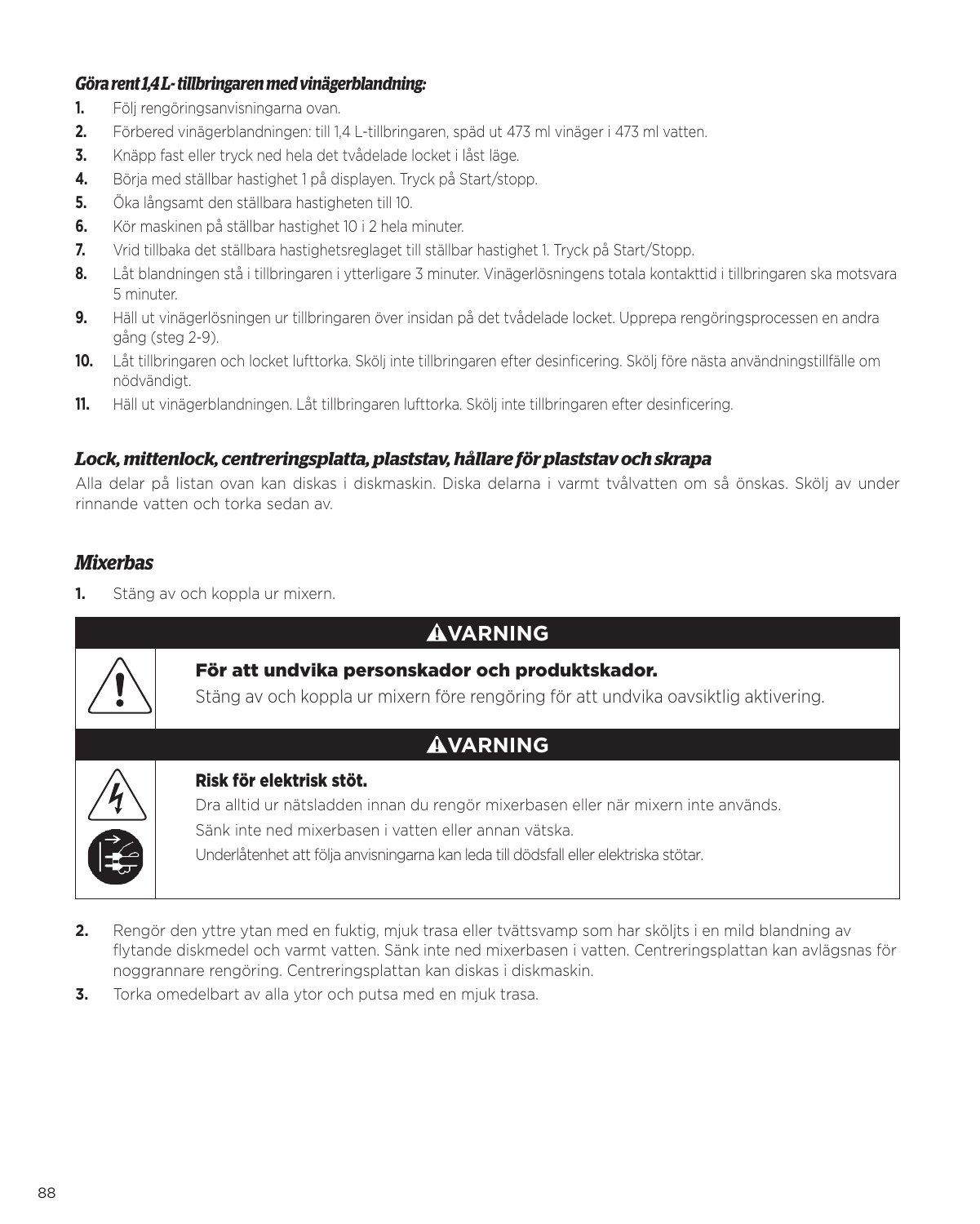### 5 års fullständig apparatgaranti

### **1.** PRODUKTREGISTRERING.

Du kan registrera dig online på vitamix.com/warranty eller genom att ringa vårt kundtjänstcenter på +1-800-848-2649 eller +1-440-235-4840. Dina garantirättigheter gäller även om du inte registrerar din produkt. Men om du registrerar dig kan Vitamix bättre betjäna dig när det gäller frågor till kundservice.

### **2.** VEM SOM KAN ANSÖKA OM GARANTIN

Garantin utfästes av Vitamix till ägaren av denna mixer, som är avsedd uteslutande för personligt hushållsbruk. Garantin gäller inte för produkter som används i handels-, uthyrnings- eller återförsäljningssyften. Om mixern byter ägare under 7-årsperioden ska du uppdatera informationen om ägare på vitamix.com.

#### **3.** DETTA OMFATTAS AV GARANTIN

Vitamix garanterar gentemot ägaren att om denna mixer (en "mixer" består av en motorbas, tillbringare, ett lock och<br>plaststav(ar) som köpts tillsammans) slutar att fungera inom 7 år från inköpsdatumet till följd av brister **plaststav(ar) som köpts tillsammans)** slutar att fungera inom 7 år från inköpsdatumet till följd av brister i material<br>eller tillverkning, eller som ett resultat av normalt slitage från vanligt hushållsbruk, skall Vitami

Om den icke-fungerande mixern efter Vitamix gottfinnande skulle visa sig vara omöjlig att reparera kan Vitamix välja att antingen A) ersätta mixern kostnadsfritt eller B) återbetala hela inköpsbeloppet till ägaren, såvida Vitamix inte erhåller ett skriftligt meddelande angående ägarens preferens på förhand.

### **4.** DETTA OMFATTAS INTE AV GARANTIN

Denna garanti omfattar inte mixrar som används i kommersiellt syfte eller för tillämpningar som inte är hushållsrelaterade. Denna garanti omfattar inte kosmetiska förändringar som inte päverkar prestanda, säsom missfärgning eller effekterna<br>av att använda slipmedel eller rengöringsmedel, eller följderna av ansamlingar av ingredienser. Denna gar angivna i ägarens bruksanvisning.

**Tillbringare: Bearbetning av vissa örter och kryddor i tillbringaren/koppen/skålen resulterar i kosmetiska skador på tillbringaren/koppen/skålen och kan leda till att knivbladen slits ut i förtid. Spår av sand, grovkorniga och slipande örter leder också till att knivbladen slits ut i förtid. Örter kan innehålla flyktiga oljor som kan upptas av tillbringaren/koppen och leda till permanent missfärgning. Din tillbringare/kopp och dina knivblad omfattas inte av Vitamixs garanti under dessa förhållanden.**

Vitamix ansvarar inte för kostnader av eventuella obehöriga garantireparationer.

**REPARATION, ERSÄTTNING ELLER ÅTERBETALNING AV INKÖPSBELOPPET ÄR INKÖPARENS ENDA RÄTT TILL**  GOTTGORELSE OCH VITAMIX ENDA SKYLDIGHET ENLIGT DENNA GARANTI. INGEN ANSTALLD HOS ELLER<br>REPRESENTANT FÖR VITAMIX ÄR BEHÖRIG ATT UTFÄSTA YTTERLIGARE GARANTIER ELLER GÖRA ÄNDRINGAR<br>I DENNA GARANTI SOM KAN ANSES VARA BINDANDE PA YTTERLIGARE PASTAENDEN SOM GORS AV ANSTALLDA HOS ELLER REPRESENTANTER FOR VITAMIX. UNDER<br>INGA OMSTÄNDIGHETER, VARE SIG BASERAT PÅ AVTAL, SKADELÖSHET, GARANTI, SKADESTÅNDSGRUNDANDE<br>HÄNDELSE (INKLUSIVE FÖRSUMLIGHET), STRI ANSVARIGT FOR SARSKILDA SKADOR, INDIREKTA SKADOR, OFORUTSEDDA SKADOR ELLER FOLJDSKADOR,<br>INKLUSIVE, MEN INTE BEGRÄNSAT TILL, FÖRLUST AV VINSTER ELLER INTÄKTER.

I vissa stater medges inte garantibegränsningar. I sådana stater kan det hända att ovanstående begränsningar inte<br>gäller för dig. Utanför USA och Kanada kan andra garantier gälla.

### 5. DETTA OGILTIGFÖRKLARAR GARANTIN

Vanvård, felaktig användning, försumlighet, modifiering av mixern, exponering för onormala eller extrema förhållanden eller underlåtelse att följa bruksanvisningen i denna handbok ogiltigförklarar garantin.

Garantin ogiltigförklaras även om reparationer görs på mixern eller mixerns delar av någon annan än Vitamix eller en Vitamix-godkänd serviceleverantör eller om någon del av mixern som omfattas av denna garanti används i kombination med en motorbas eller tillbringare som inte uttryckligen har godkänts av Vitamix.

### **6.** SÅ HÄR ERHÅLLER DU ETT RETURGODKÄNNANDE ENLIGT DENNA GARANTI.

Om du är i behov av service eller reparation kan du ringa till Vitamixs kundtjänst på +1-800-848-2649 eller +1-440-235-<br>4840. Du kommer att bli ombedd att uppge ett inköpsdatum och inköpsbevis för mixern om den inte har re hos Vitamix. För mixrar som omfattas av denna garanti kommer du att erhålla ett returgodkännandenummer, aktuella transportinstruktioner och en retursedel med portot betalt. Vid retur av en mixer för service och reparation som omfattas av garantin står Vitamix för vanliga fraktkostnader och för transport av mixern tillbaka till dig när reparation eller service enligt garantin har utförts. Köparen ansvarar för kostnader vid särskilda fraktomständigheter. Inom USA och Kanada upprätthålls denna garanti direkt genom Vita-Mix Corporation.

**United States Canada** Vita-Mix Corporation<br>
8615 Usher Road<br>
200-1701 Shepherd S Cleveland, Ohio 44138-2199<br>1-800-848-2649 1-800-848-2649 1-800-848-2649

200-1701 Shepherd Street East<br>Windsor, Ontario N8Y 4Y5 service@vitamix.com

Du anses ha accepterat den returnerade produkten "i befintligt skick" vid leveransen om du inte meddelar Vitamix om eventuella problem, inklusive transportskador, inom 48 timmar efter leverans.